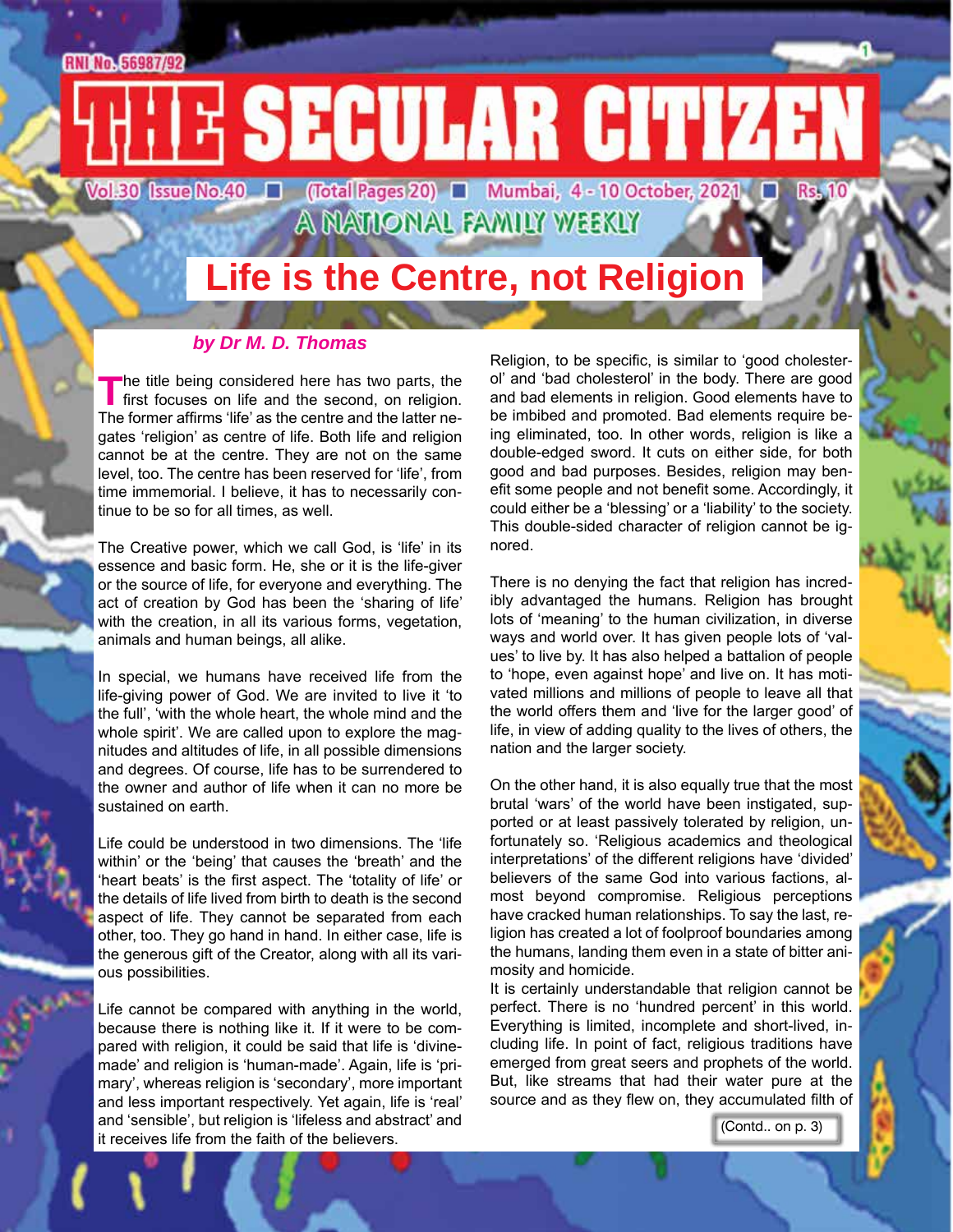#### **Captain is run out!**

A non striker, fairly new to the crease with a sole purpose of running out his captain, does just that leaving the Captain Amarinder stranded in the middle of the wicket. Navjot Singh Sidhu, came from the BJP and was desperate to make a mark. He joined the Congress a little over four years and if one goes by the record, he has hardly contributed anything. Actually he had resigned his ministerial position as he was not given important portfolios. His growing rift with the Captain found backing from Rahul Gandhi who did not appreciate the Captain's independent mind. Backing from the Gandhi siblings made Sidhu bolder and arrogant. Brushing aside all party discipline he began criticizing CM Amarinder Singh in public and humiliating him while the Gandhis watched with glee perhaps. Anybody else would have been thrown out of the party. Sometimes it appeared that Sidhu was working for the opposition outfits.

Even assuming that the Captain was not leading his team well, there are always ways and means to get things sorted out. In any case the elections are a few months away. A compromise could have been reached by making it clear that the issue of leadership post elections is open. Sidhu could have been privately assured that he could be the next CM provided he had the support of the MLAs after the elections. If fact not long ago Harish Rawal had declared that elections will be fought under the leadership of the Captain only to change later that it will be under both the CM and Pradesh chief. Suddenly the leadership issue comes up and in lightening speed the Captain was asked to pack up and leave the dressing room lock stock and barrel. A CLP meet is called post haste to name his successor.

Having a dalit as Chief Minister was never in the Congress scheme of things. Other name had cropped up but as he was not a Sikh, Charanjit Channi, was chosen as a compromise. To now say that 'we wanted a dalit to lead the state' is an afterthought to score a political point. That the new CM is a Sidhu aide puts the latter in a driver's seat – as a super CM. No wonder he told the media "Sab changi si" – all was well when actually it was not. The Captain is extremely unhappy and registered his displeasure by boycotting the swearingin ceremony to send a loud and clear

## **VIEWS on NEWS**

message to the Punjabi people. The Gandhi siblings had no role to play in the election success last time but arrogated to themselves the right to dislodge the sitting CM had single handedly had won the elections. The new CM and Sidhu fly to Delhi in private jet prompting the Captain to taunt "Gareebani da sarkar" – common man's government?

The man in charge of Punjab Congress Harish Rawal is incompetent. Every time he says something he gets a fresh brief from the High Command and he is at pains to wriggle out. Faster he is changed the better it is. As it is his attention is divided between Punjab and his home state where is eyeing the chief minister's post. By first saying that the elections will be fought under the PCC chief [ Sidhu ], Harish Rawal opened the Pandora's box. Immediately there was a chorus saying that the new CM is just a show piece as a stop gap arrangement. Opposition claimed that 'dalit' card was opportunistic. The High Command had to again intervene to say that the elections will be fought jointly by the CM and PPC chief. Congress is confused. No wonder the Captain called the Gandhi siblings 'inexperienced'. A combative captain has declared that he will move heaven and hell to keep Sidhu away from the CM chair by putting up a strong candidate against him. Being wronged, the sympathy factor will be in his favour. Will the Captain contest as a rebel Congress candidate against Sidhu? He should. That could decide who the real boss is in Punbaj – Dooth ka dooth, paani ka pani. No wonder attempts are being made to placate the Captain. By all indications, it is doubtful if he will relent. If he does, he would be a bigger loser. All the same, a bigger and decisive battle is ahead. Gandhis beware!

### \*\*\*\*\* **Another captaincy issues**

Virat Kolhi suddenly realizes that he is overwhelmed and announces that he will give up the captaincy of the T20 team. Actually, his leadership role as well his performance had been a matter of concern to the BCCI. This was based on the feedback from players after their sterling performance in Australia under Ajinkya Rahane whose cool demeanor had a positive impact on the team. One needn't be aggressive on and off the



field all the time. This unnerves players. Then Kohli also appeared to pass on the blame for Test world cup final loss on the players in which he did not crown himself with glory. I had said this in my article immediately thereafter that the encounter was not taken with the seriousness it deserved and suggestion was also made that Kohli should be divested of captaincy of the shorter formats.

Perhaps Virat was given an opportunity to himself announce his departure from the T-20 leadership to make it appear as if it was his own call. People would have immediately asked how come IPL captaincy is not having its toll on him. To preempt any such question, he quickly announced that he will be relinquishing the captaincy of RCB as well as soon as the current tournament concludes. This could possibly lead to another announcement on the ODI captaincy which will only leave him with Test captaincy. If all these decisions have something to do with his leadership, it would be sad. Some people lauded his aggressive approach which made him raise the level and that could be his downfall as well.

Ravi Shastri also came under flak for his indiscretion in launching his book in the midst of the series and the subsequent developments which led to the cancellation of the final test. It appears he did not seek the permission from the BCCI for the event which was held in a five star hotel – outside the team bubble. He was not only unapologetic about his indiscretion but also justified it. The BCCI is not amused and may be contemplating some action. Just wondering if naming Dhoni as a ''mentor'' of the team for the forthcoming T-20 World Cup has some message for the head coach. Could Dhoni, who has excellent equation with players, take over the role of head coach eventually? Is the present assignment just a dry run? Well! Much will depend on the performance of the tem in the desert.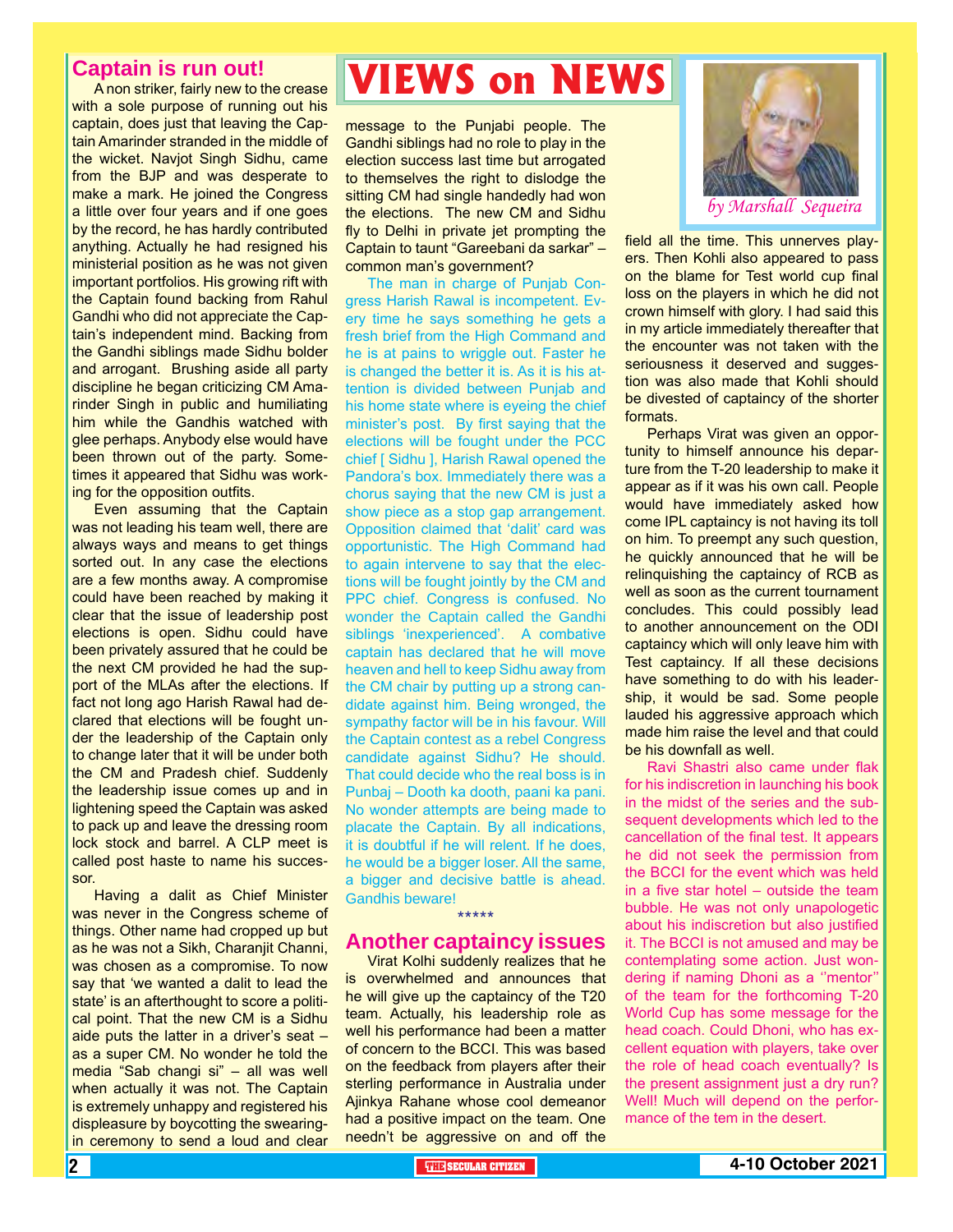| <b>THIR SECULAR CITIZEN</b>                                                                                                                                                                                                                                                                         | <b>Advertisement. Tariff</b><br>Over all size 21.5 cms x 27cms ● Print area 18 cms x 25.5 cms                                                                                                                                                                                                           |
|-----------------------------------------------------------------------------------------------------------------------------------------------------------------------------------------------------------------------------------------------------------------------------------------------------|---------------------------------------------------------------------------------------------------------------------------------------------------------------------------------------------------------------------------------------------------------------------------------------------------------|
| A NATIONAL FAMILY WEEKLY<br><b>Vol.30 Issue No.40 October, 4-10, 2021</b><br>$Rs.10/-$                                                                                                                                                                                                              | Full pg. back Colour (19 cms x 24 cms)<br>18,000<br>Rs.<br>Center spread colour(39 cms x 23.5 cms<br>18,000<br>Rs.<br>Full pg. inside Cover colour(18 cms x 24 cms)<br>12,000<br>Rs.                                                                                                                    |
| 99, Perin Nariman Street, Fort, Mumbai - 400 001.<br>Mobile: +91 9820485389 / 9820473103<br>E-mail: secular@sezariworld.com / seculardivo@gmail.com<br>Website: www.sezariworld.com<br><b>Editor: LAWRENCE COELHO</b>                                                                               | Full pg. inner colour (18 cms x 24 cms)<br>10,000<br>Rs.<br>Half pg. Colour (18 cms x 12 cms)<br>6,000<br>Rs.<br>7,000<br>Full page B/W (18 cms x 24 cms)<br>Rs.<br>Half page B/W (18 cms x 12 cms)<br>5,000<br>Rs.                                                                                     |
| <b>Subscriptions Rate:</b><br><b>E-paper Edition</b><br>One year (anywhere in India) Rs. 500<br>sent anywhere in the<br>Two years (anywhere in India) Rs.1000<br>world (by email)<br>Five years (anywhere in India) Rs. 2000<br>One year<br>Rs. 600 or US \$15<br>One year (outside India) Rs. 3500 | <b>Small Size Ads B/W</b><br>12 x 12cms Rs. 2400 • 6 x 24cms Rs. 2400<br>18 x 6cms Rs. 1800 • 6 x 12cms Rs. 1200<br>6 x 6cms Rs. 700<br><b>Matrimonial Classifieds:</b><br>• Rs. 500 per insertion (for 35 words) (includes box no.)<br>• Rs. 3000 for 12 insertions. (1 year The Secular Citizen FREE) |
| Digital copy of <b>THE SECULAR CITIZEN</b> now available through WhatsApp / Email for subscribers                                                                                                                                                                                                   |                                                                                                                                                                                                                                                                                                         |

**worldover.** Send in your request to : **+91 - 9820485389 or secular@sezariworld.com**

Our bank account details for Fund Transfer : Account Name: The Secular Citizen, Current Account No. 03552000006744, Bank: HDFC Bank, Branch : CST - Mumbai VT, ISFC code: HDFC0000355

(Contd.. from p. 1)

various types. The short vision and private interests of the followers have added to the 'worldly' character of the religions, well, 'political and economic overtones', regrettably so.

Given the above predicament of the religion, thinking in terms of considering religion the centre of life would mean a 'topsy-turvy of affairs' as regards human lives. It is like 'cutting the limbs of the body to suit the ready-

made coat', instead of shaping the coat to suit the body. It violates the logic of life, with which it is designed. Such an attempt would mean disorienting life, which is a 'disgrace' to the author and owner of life.

Besides, human beings can never be for religion or Sab-

bath. Instead, religion or Sabbath is for human beings. For example, food is for human beings. Human beings are not for food. In a similar fashion, clothes are for human beings and human beings are not for clothes. Still further, the earth is for the humans and humans are not for the earth. So, life cannot be used as a means for religion. In its place, 'religion is a means' for making human lives more meaningful and qualitative. Religion is not an end in itself, but life, to the full, is

the ultimate end of this world, including that of religion.

'Making religion the centre of life' is the source of all havoc in the world, like discrimination, division, social distance, hatred, lynching, war and even massacre. Religion-centred understanding of life has divided the nations and messed up the human society. The 'off the track notion' of religion has caused exaggeration, unhealthy competition and rivalry among communities and nationalities as well as

> neighbours, co-workers, and even among friends.

In addition, most of the natural processes of life have hardly anything to do with religion. The air one breathes, the water one drinks, the house one lives in, the cycle of day and night one is encircled in and

the car one travels in have no religion. Life, love, smile, help, work, friendship, happiness, sorrow, sleep, success, prosperity, poverty, and the like, have no religion, as well. They are among the multifarious ingredients of life and are above religion and apply equally to all human beings, observably so.

Therefore, religion has to be kept in its right place in the society, in view of making it truly relevant and meaningful, along with avoiding confusion and calamities. 'Dethroning life' for 'enthroning religion' is sure to make a thorough 'tragedy' out of life. If this happens, it will not only be an abnormality, but will be a major insult to the 'dignity of life' that was endowed by the Creator as he shared it with the humans and with the rest of the creation. It will be a 'crime against life, humanity and divinity', all at the same time, as well.

That would amount to state that 'life is the centre', not only of the entire creation, but also of religion. Religion can never be the centre of life. Religion is intended to be at the service of life, of the human society and of the entire creation. Religion has to be a 'pro-life' force and agency in its entire intent, content and effect. Religion has to be enhancing the quality of life, especially of the humans, by enlarging the magnitudes and altitudes of life. That is the simple logic of what religion in the world is for.

*The author is Director of Institute of Harmony and Peace Studies, New Delhi, and has been committed to cross-cultural perspectives, interfaith relations, social ethics, constitutional values, communal harmony, national integration and social wellbeing, for the past over 40 years. He contributes to the above mission through lectures, books, articles, video messages, conferences, social interactions, views at TV channels, and the like. He could be contacted at 'mdthomas53@gmail.com'.*

-----



*Thomas*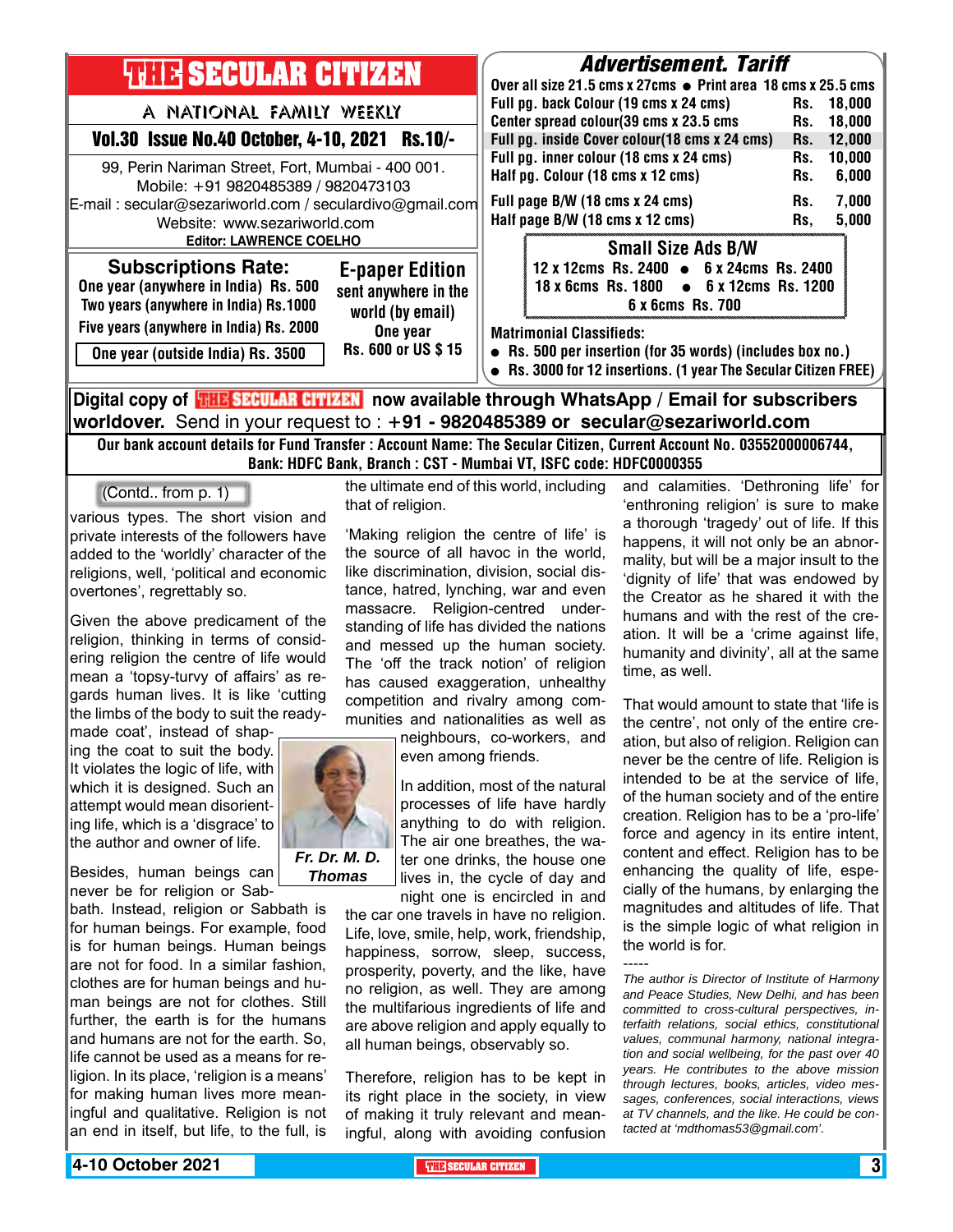# **Challenging Times for the Young**

The pandemic has a long term<br>
consequences on children and<br>
adolescents. It impacts their so-<br>
cial and emotional development. Kids consequences on children and adolescents. It impacts their sofeel isolated, lonely and miss their peer group. Unlike a disaster such as a flood or tsunami which impacts the child's life for a certain amount of time, the pandemic restrictions seem to go on and on  $-$  a situation difficult to accept. This leads to stress and a helpless feeling. Kids react differently,

partly depending on their age.

Young children : Psychologists have observed that toddlers cling more to their parents. If there is an unfortunate death in the family on account of Covid, their immature minds think *by Monica Fernandes*that they are the cause or

they may be disturbed and sad.

- These kids need a secure family environment so that they feel that they are loved. Parents and/or grandparents have to find the time to play with them. They are entitled to attention and reassurance.
- Information should be provided to them in an age appropriate manner about Covid.
- Avoid putting on news channels which give information about the pandemic when they are around.
- Involve them in routine with set time for rest, play, prayers, rituals, physical activities and board games.
- Focus on good behavior, on what to do and what not to do.
- Teens and pre-teens : This age group feels isolated and lonely. There is an inward fear which they hide by acting out. When faced with the death of a family member or someone close to them, they clam up and feign indifference. But they are hurting inside as they feel that what has occurred is just not fair. They bottle up their sadness and anger. Whereas they were earlier enthusi-

astic about their future careers, they now become listless and lose focus on their goals.

- We should explain to them that it is a situation we have to accept. It is not an act of God, nor is it a punishment for our wrongdoing.
- The situation will pass away, though no one can predict when.
- Could the adolescent work out a solution to problems being faced by the family?

Teenagers tend to challenge and question every decision of their elders and every attempt at enforcing discipline. Avoid being judgmental and getting into an argument with them. Instead discuss the situation with them as one

adult to another to arrive at

- Give them responsibilities and involve them in chores such as cooking, cleaning and even how to better manage money.
- Get them involved in art, music, dance and exercise.
- Is there any way they could be involved in helping others? For instance, the youth were at the forefront in the distribution of free rations. By reaching out, they will realize that there are many who are worse off than them and they will have the satisfaction of having made a difference.
- As youngsters are away from their place of study and friends circle, they sometimes take refuge in the social media. This could make them vulnerable to abuse and bullying. Explain to them these dangers.
- They should be encouraged to stay positive by listing out the good things that have happened to them.
- Remind them of their goals in life and reassure them that, with the help of the elders in the family, they can weather this storm and emerge victorious.
- Ensure that they spend some time in

exercising, whether it is on line yoga or dance classes. A fit mind resides in a healthy body.

Mentally challenged kids :The pandemic has posed a serious challenge in dealing with such kids. They have a low tolerance for the non-routine, feel cooped up and insecure. They miss their friends. In such a situation, some regress and some become hyperactive.

Sybil and Liane daGama, who run a workshop for mentally challenged young adults in Goa, are unable to do so during these troubled times. Their solution is to get the parents or siblings of these kids involved. Thrice a week they conduct a zoom class for the kids and their caregivers. Each time it is a different activity – simple additions, handicraft, playing on-line games, interacting and chatting with the youngsters. While this may not be an ideal solution, it gives the young adults something to look forward to and a platform to interact on line with their friends.

We should endeavour to make the family a happy and united one. I conclude with the words of Marcel Pagnol. "The reason people find it so hard to be happy is that they always see the past better than it was, the present worse than it is, and the future less resolved than it will be."

### **WHE SECULAR CITIZEN**

News items, Articles, Stories, Opinions, interviews, Poems, etc. may be sent in -

on WhatsApp: +91 9820485389

#### Via Email:

secular@sezariworld.com news@sezariworld.com seculardivo@gmail.com

#### by Post

**The Secular Citizen** 99, Perin Nariman Street, 1st Floor, Fort, Mumbai 400001

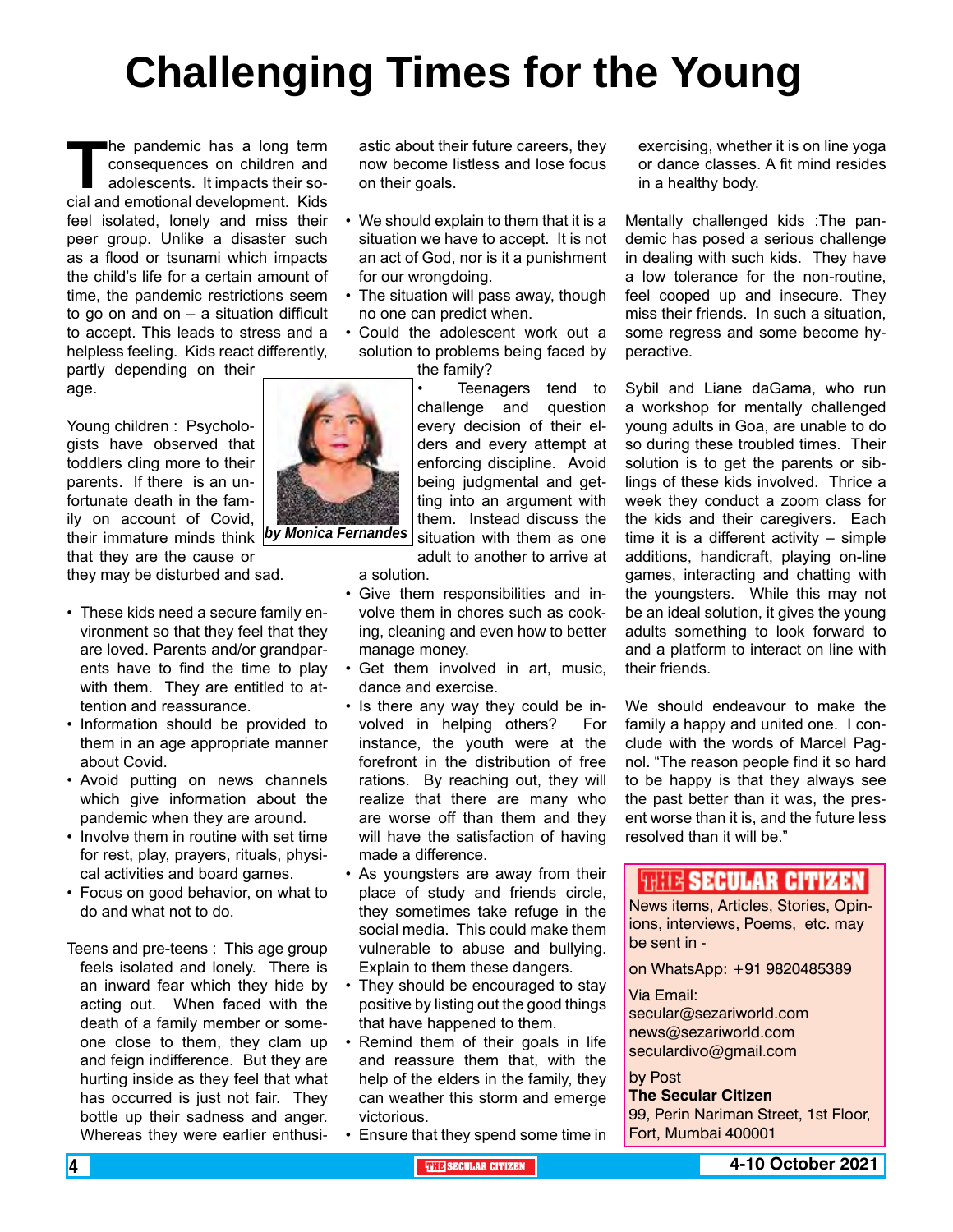

## **Additional freebies from Kejriwal**

Mr Arvind Kejriwal has announced a few more pre-poll sops to the people of Goa if elected to power, in addition to the earlier promises of free power up to 300 units and 24x7 power supply. This is bound to bring cheer to the lakhs of unemployed youth in Goa as well as the large number of families affected by the closure of mining activity in the state. As of today, the percentage of unemployment in Goa is at an all time high and the highest among other states in the country. The present BJP govt in Goa has failed miserably to address the two issues of unemployment and mining closure, which was further compounded by the pandemic that added to the misery of the people. It is in this context that Mr Kejriwal's pre-poll assurances of providing employment to the youth of every household, a monthly dole of Rs 3000/ each, till a job is secured, and Rs 5000/ for people affected by mining closure, becomes significant, promising and encouraging. For too long have the people of Goa been fooled by false promises of the govt. What they now seek is a change of govt, good governance, and better living conditions. And probably another 102% assurance for the same.

> *— A. F. Nazareth, Alto Porvorim, Goa*

### **Survey on 'Online Masses"**

 The seminarians of St Pius College Goregoan, Mumbai have conducted a survey on the experience of people attending online masses. The

survey is commendable. Such surveys must be encouraged as they are a valuable source of feedback to the church. They can reveal the strengths and weaknesses in our institutions and help us make course corrections if required and also show us the way forward.

I believe online masses have helped people become more spiritual. For one thing, more people are attending masses today. Even if one person in the family is in the habit of attending daily mass, he/she will surely attend online masses. Other family members too, will gradually join in. Hopefully, it will become a habit.

The last question ,in the survey, regarding the continuance of online masses after the pandemic, is very significant. I believe that the virus will be around for a long time as a pandemic, or epidemic or as a flu, (mild or severe). The old and infirm would not like to be exposed to the virus , hence online masses must continue as a choice for them. Others too may attend online masses but without the facility of Spiritual Communion.

Finally, I sincerely request the seminarians to conduct more such surveys. ( I would be happy to suggest topics).

> *—Prof Robert Castellino, Malad*

### **Protocols Must Be Enforced**

There are innumerable hawkers selling readymade clothes put together in the neighbouring slums. These hawkers neither wear masks nor observe social distancing. These are of the tribe of the elected representatives under whose patronage they

flourished. Today they have brazenly occupied the outer walls of the Bata showroom and the entire footpath up till Ice Factory Lane while other road users are put to peril using the main carriageway.

All this goes on with the BMC H-West Ward office and the Police Station nearby. But then the "hafta" which came with partition solves all problems, and there are customers ever ready to patronise.

Likewise for the Sugarcane Juice vendors who bring relief to customers; same also with the PaniPUri vendors with customers jostling for space eager to be served first. In both cases regardless of any hygiene or social distancing, at all times, while the BMC Health Department looks the other way at lucrative gains?

Then what about the eating houses where the tables are close to each other and customers abound each wanting to be served without delay. The owners/managers of these establishments try to follow protocols but "the customer is always right!"

> *—Irwin Almeida, Mumbai.*

![](_page_4_Picture_18.jpeg)

Thanks to Sacred Heart of Jesus & St. Jude for the favours granted

May the Sacred Heart of Jesus be adored, loved, glorified & praised throughout the world now and forever. Sacred Heart of Jesus, have mercy on us. Sacred Heart of Jesus Thy kingdom come. St. Jude worker of miracles pray for us. St. Jude helper of the hopeless pray for us. Amen,

Say thisprayer nine times a day for nine days.

<sup>-</sup> Mrs. Philomena D'souza, Bandra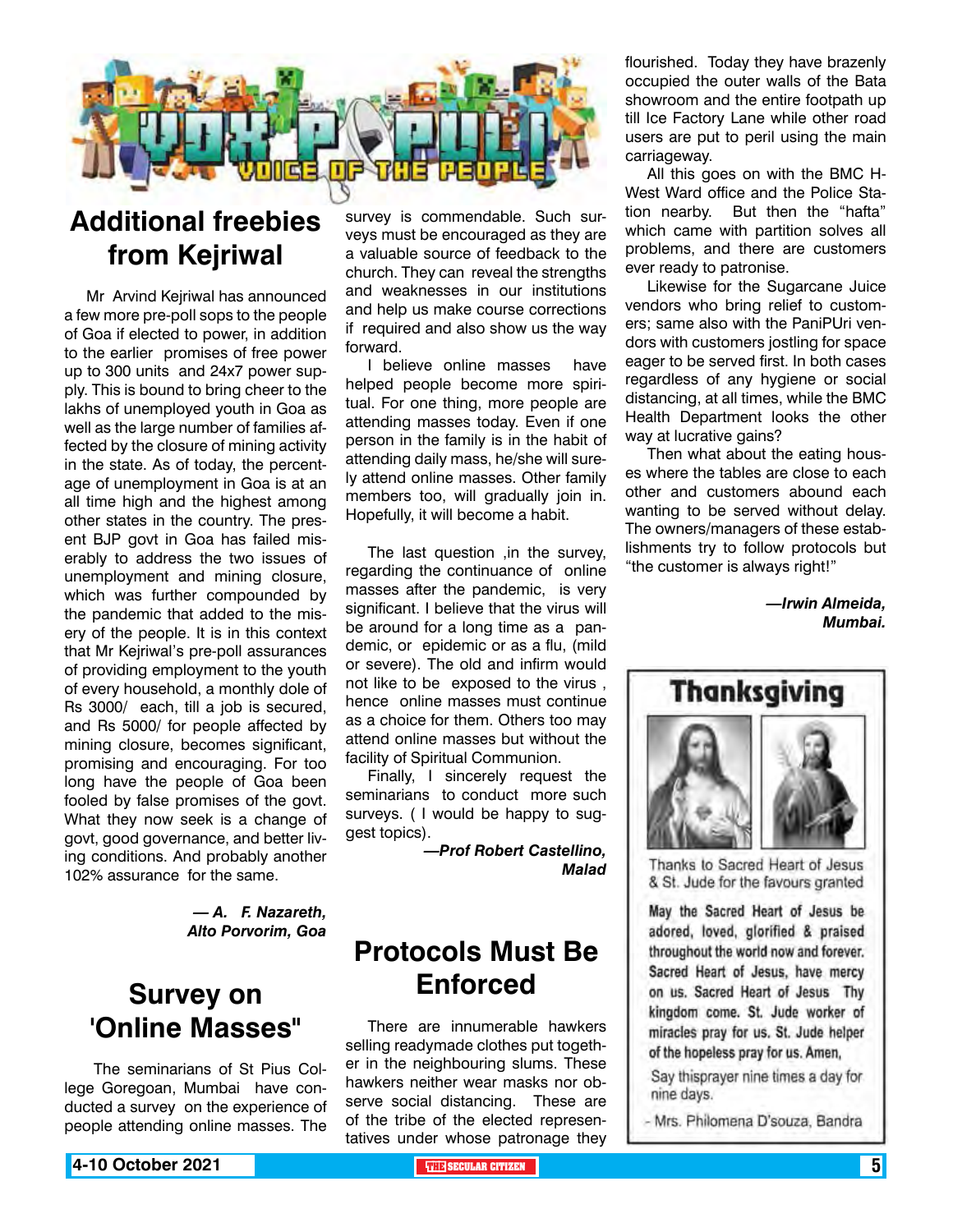![](_page_5_Picture_0.jpeg)

**World Animal Day** [WAD] dates as far back as 1925 when the cynologist, Heinrich Zimmermann organized the first celebration on 24 March at the Sport Palace in Berlin, Germany with over 5,000 people in attendance! The event was originally scheduled for 4

October, to align with the feast day of Saint Francis d'Assisi, patron saint of ecology, and the patron saint of animals and animal lovers—however the venue was not available for that day. Zimmermann, the publisher of a German animal lovers' magazine, "Man and Dog," The mission WAD was to raise the status of animals worldwide by improving the

welfare of animals. The event was finally moved to 4 October for the first time in 1929. The most beloved saint in Christendom, Saint Francis was famously recognized for his remarkable way with nature in general. Some churches the world over are known to hold special blessing services for pets on this day in his honour. Indeed! Not for nothing did Cardinal Jorge Bergoglio choose 'Francis' as his papal name!

WAD 2021 brings to mind what American writer, Thomas Douglas Jones [1945-2016] once said, "Dogs have a way of finding the people who need them"!

It was as usual that on a cold August 2021 morning a stray dog was chased out of the building corridor into the ceaseless downpour. But when it did not return that night, not even the

next day, the surprise of the same 'chasers' somehow soon turned into concern, given the fact that the brown dog with a white neckline and white socks so to say had a handicap: its left forepaw was shorter than the left. A kindly member of the housing society named Daphne, constantly on the lookout for him on her way to office, suddenly spotted it in the vicinity of Orlem Church [Malad, Mumbai]. She promptly informed an

ardent dog lover of the society, Clarine Bartholomeuscz who literally went in search of the stray around Orlem Church. **On finding it, she not only brought it back to the building but adopted it, giving it a home, thus raising its status!** 

> Clarine then got the stray inoculated, and collared it with a licence to boot! No more was it a stray but a pet with an identity of its own! The new find was alternately named, 'Mojo', 'Tyke' and 'Nana' but responds most favourably to *Nana!* So 'Nana' shall it always be says the young lady!

Nana, once considered a lazy dog that could sleep it out with thieves gamely passing over him and barking only when he heard some other stray in another locality bark, is a changed dog! He sits up very stylishly to listen to conversations with a keenness that makes one feel that he always belonged and understood what was being discussed. Sensitive to his new surroundings, he loves to sleep on the bare floor, indicating his need for a mattress only when the A/c is switched on. And despite having had no house training as such, neither *pee* nor *poo* have been a hassle so far! He simply waits patiently to be let out to do his job. As for barking – ah yes! Sharp looking Nana seems conscious of the fact that he is no more a street-dog but a housedog now and is alert to movements outside the main door, making Clarine feel absolutely safe and secure when alone at home.

magnanimity on her part, Clarine is quick to recall the sad parting with her much loved 'Bambi' [a Labrador] on medical advice at the time of her late mother's illness, resultantly vowing to never again keep a pet. Yet, when she saw the way a nameless stray was being treated, she felt terribly hurt. In fact, it broke her heart to think of how it might be faring in pouring rain in a new location, making her forget her resolve about never keeping a pet! Lovable girl, this Clarine! May her tribe increase!

**And now the piece de resistance!** The most significant reason why Clarine decided to adopt the building stray as a pet was that she felt that there was something enigmatic about Nana giving his heart to her in return for the love she shows him. This she explained was best brought out by a 2009 American film - *Hachi: A Dog's Tale,* an adaptation of the 1987 Japanese film *Hachikō Monogatari,* tells the true story of an Akito dog named Hachikō that lived in Japan in the 1920s. Placed in the modern American context, scripted by Stephen P. Lindsey, directed by Lasse Hallström and Kaneto Shindo, and produced by Richard Gere and two others, the film stars Gere himself as the protagonist of the story.

Parker Wilson (Gere), a music professor who commutes to nearby Providence, Rhode Island, finds a lost puppy on the station platform in Bedridge. Freighted from a Japanese monastery to the USA, the basket's tag torn in transit, the little pup remains unclaimed and Parker takes it home for the night. The pup, which according to Parker's Japanese professor friend, Ken, is a breed that isn't easily trained, comes to be called 'Hachi' after the Japanese character indicated on his collar tag, the numeral 8! Hachi grows close to Parker, in time warming up to his wife, Cate, too! Once grown, Hachi initiates an unusual daily routine: seeing Parker off at the station every morning, returning home, and then being back at the station on time to receive Parker at 5 pm sharp!

One wintry morning, Hachi, whom Parker had tried in vain to do normal doggie things like fetching, behaves

On being asked the reason for such

(Contd.. on p. 7)

![](_page_5_Picture_16.jpeg)

Louis D'Souza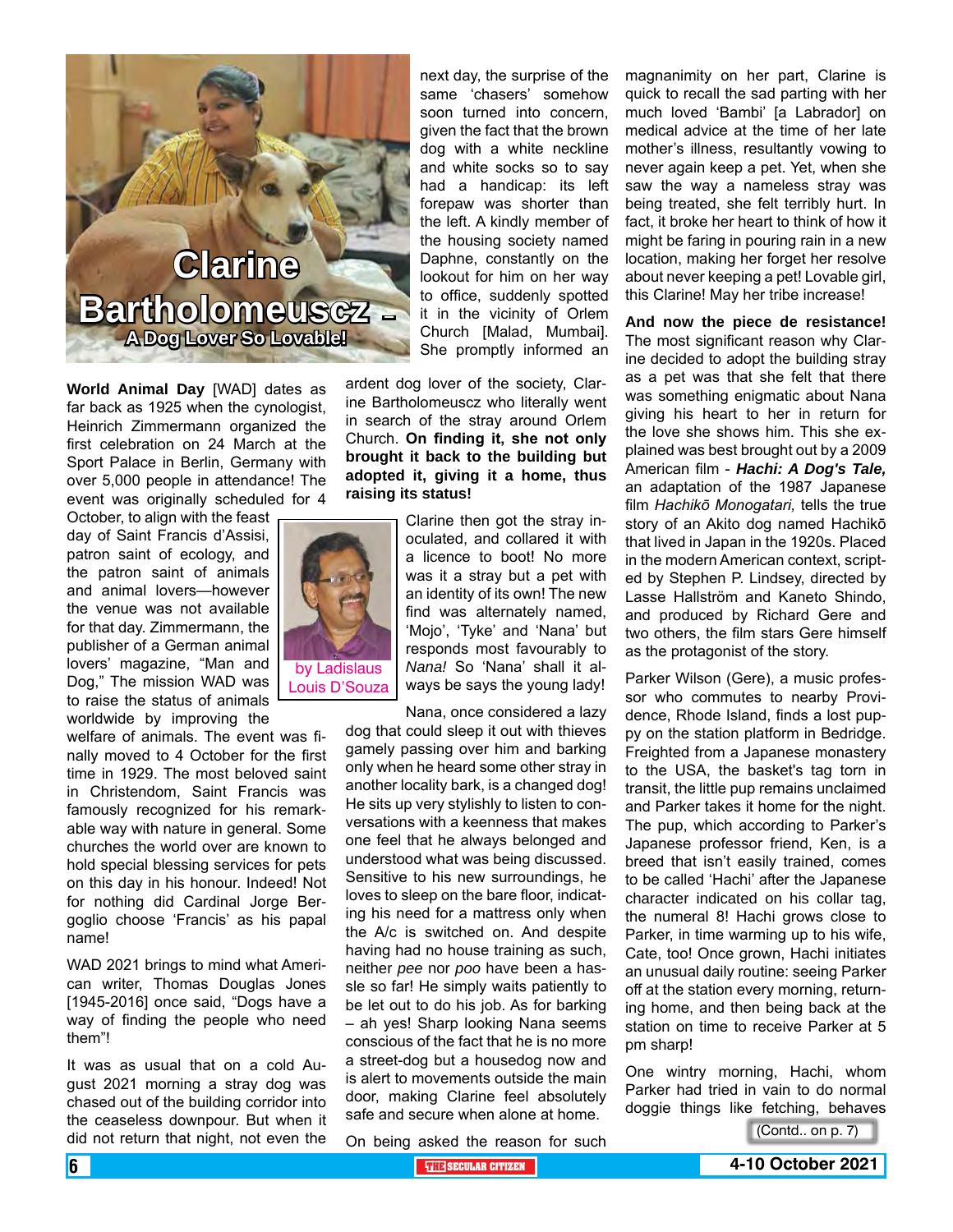# **The 24/48 Rule In Organizations**

**I** recently came across an interest-<br>ing sharing by the CEO of an Insur-<br>ance company called the 24/48 rule<br>which is explained as the two compartrecently came across an interesting sharing by the CEO of an Insurance company called the 24/48 rule ments of any organization which every employee in the organization can be

strangely, following him to the station with a ball, and, to Parker's delight, playing 'fetch' with him for the first time! A while later, Parker pockets the ball, Hachi barking away as he watches the train depart with Parker! Significantly, Parker is holding the ball when he suffers a fatal stroke in his classroom. Hachi waits. At 9.30 pm he returns home with Parker's son-in-law, Michael. From his shed, he watches family and friends gather at Parker's funeral but is back at the station at 5 pm, waiting.

Parker's daughter Andy brings him to her own home, but come evening and she, realizing how deeply Hachi pines for Parker, opens the gate. He licks her hand and charges for the station. Cate, visiting her husband's grave on the occasion of his 10th Death Anniversary is deeply moved on seeing now-aged Hachi in his usual position at the station. At home during Christmas, Cate tells her 10 year-old grandson Ronnie about Hachi and Parker, while the dog slowly settles in place.

Flashbacks of Parker and Hachi together towards the end of the film show a last train passenger pausing at the door, calling "Hachi!" Old faithful raises his head and swiftly rushes to spring into Parker's embrace; a bright light fills the screen, Hachi lying motionless, his long wait finally over. The camera pans up to the night sky as Ronnie, narrating the story, tells of an unforgettable lesson on loyalty learnt from his granddad Parker and Hachi: **Never forget anyone you have loved! Incidentally, it is precisely this sense of loyalty that marks Clarine Bartholomeuscz out as a dog lover** *par excellence!*

categorized into and refers to the ambient temperaturein which the two parts operate.

The 24-part refers to the Head Office, Corporate office and all those who operate from various office locations Thomas Lobo (Contd.. from p. 6)of the organization.

> The 48-part refers to those in the marketplace, the sales guys, field staff, the supply chain teams, the staff and workers in the factories and plants of the organization.

While the 24-part are cosy and snug in the cool environs of the office, the 48-part are the ones who slug it out in the marketplace or on production shop floors, sweating and struggling to make, move, position and sell the product ensuring last mile connectivity to the customer. On whom does the success/failure of the business depend? On the 24 part or the 48 part of the company? This is one perpetual conundrum in every organization. While the marketing teams devise the

sales strategies and build the brand image of your product …they form the 24-part of the organization, the sales teams on the other hand who form the 48-part are the ones who deliver the goods and ensure that the cash counters are ringing.

While the Research and Development/Production Design/ Planningteams,etc. which form the 24-part, conceive and visualize the product, it is the guys on the shop floor who ensure that the final product is produced meeting the exacting quality standards that have been specified. As a Production Executive at Parke-Davis during the early part of my career, I faced a similar situation. Benadryl Expectorant which was our star product had a stiff daily production target. On several occasions the production team surpassed these targets achieving one milestone after another but except for a perfunctory pat on the back there was no other recognition.

![](_page_6_Picture_12.jpeg)

On the other hand, when the Marketing team achieved a significant milestone of a sales target of 100 crores for the product, there were massive celebrations capped off with a big bash at a 5-star hotel. In every organization

the 24-parts are the blueeyed boys of the organization while the 48-parts are quite often taken for granted.

Later on when I moved into the 24 part of the business into exports and sourcing, I made it a point to always respect and appreciate the guys on the shop floor who ensured that we met our business targets.

Businesses need to realize and appreciate the value of the 48-parts. Businesses depend on them for their success and if you want a successful business you must ensure that people who operate at 24 are always keeping the 48 folks in mind. We need to remind ourselves that businesses are not built in air-conditioned offices, boardrooms etc. they are built out there in the marketplace where customers part with their hard earned cash for products & services.

Even in sports whether football or cricket, it is not the 24-ones manning the dugouts, dressing rooms, selection committees and managing boards that make the game popular. The popularity of the game depends on what happens in the middle...the 48 part... Do make sure you are paying heed to what is happening in the 48-part of your organization. Your policies must have their interests in mind. Not doing so would make all the difference between success and failure in an organization.Let us not forget that 48 always triumphs over 24 whether in sports, business or in life.

*Thomas Lobo retired as Director-Pfizer Global Sourcing and is currently a Life Coach, Motivational Speaker and Leadership Trainer.*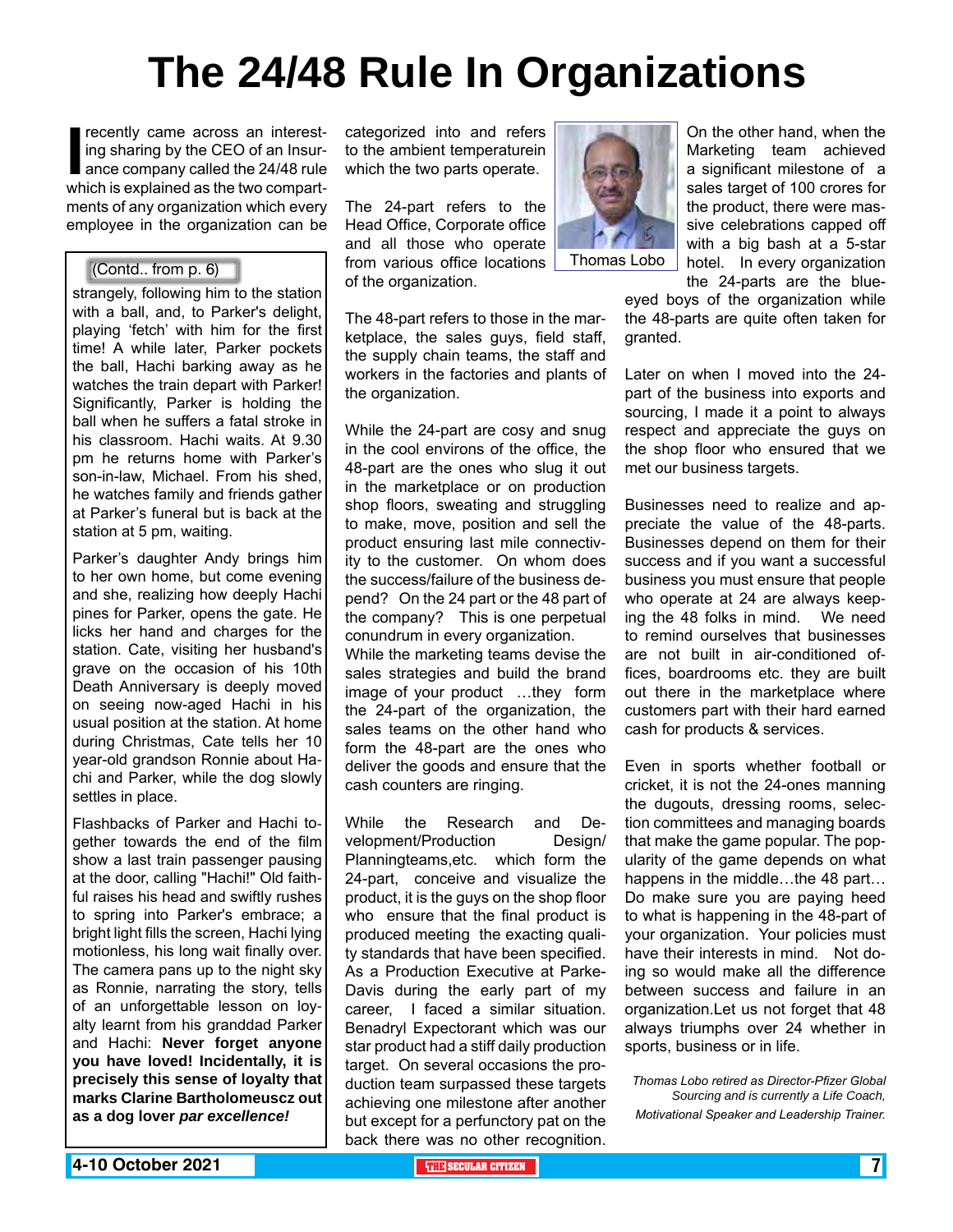### **CCBI Appoints Coordinators for Education, Health, Social Service and Media Apostolates**

![](_page_7_Picture_1.jpeg)

Fr. Joseph Manipadam Coordinator, Education

![](_page_7_Picture_3.jpeg)

Fr. Prakash Sagili Coordinator, Health

Bangalore 23 September, 2021 (CCBI): The Conference of Catholic Bishops of India (CCBI) appointed Coordinators for Education, Health, Social Service and Media apostolates. The appointment was made during the 87th Executive Committee meeting of the CCBI held on 20 and 21 September, 2021.

Rev. Fr. Joseph Manipadam, SDB, currently the Coordinator for Education and Culture of Don Bosco Youth Animation for South Asia, is appointed the CCBI Coordinator for Education. He was the former Executive Secretary of the CBCI Office for Education and Culture. He is a member of the Salesian Province of St John Bosco, Kolkata.

Rev. Dr. Prakash Sagili, from the diocese of Cuddapah in Andhra,is appointed as the Coordinator for the CCBI Health Apostolate. He was the former associate Director of St. John's National Institute of Health Sciences,

![](_page_7_Picture_8.jpeg)

![](_page_7_Picture_9.jpeg)

Fr. Bipin Kumar Pani Coordinator, Social Service

Fr. Cyril Victor Joseph Coordinator, Media

Bangalore and the National Director of YCS/YSM.

Rev. Fr. Bipin Kumar Pani, currently the Regional Director of Social Service of Jharkhand Bishops' Council, is appointed as the Coordinator of the CCBI Social Apostolate. He belongs to the diocese of Jamshedpur and holds an MBA with specialization in Rural Management from the Xavier Institute of Management, Bhubaneswar and a Diploma in Integrated Rural Development fromSearsolin, Xavier University, Philippines.

Rev. Dr. Cyril Victor Joseph,from the Archdiocese of Bangalore, has been appointed as the Coordinator for the CCBI Media Apostolate. Currently he is the Secretary for the Commission for Social Communication and Director of Paalanaa Bhavan of the Archdiocese of Bangalore. He holds a Licentiate and a Doctorate in Institutional Communication from the Pontifical University of the Holy Cross in Rome and has worked for the EWTN TV in Alabama, USA.

The newly appointed Coordinators will assist the Conference in their respective areas and network with the 132 dioceses and religious congregations of the Latin Church in India.The CCBI is the largest Bishops' Conference in Asia and the fourth largest in the world, with 190 member Bishops. This Episcopal Conference animates the Church in India through its 16 Commissions and 4 Departments.

> *Rev. Dr. Stephen Alathara Deputy Secretary General, CCBI*

### **Call to live in an inclusive society**

Goa's Archbishop Filipe Neri Ferrao's call to priests and laity on World Migrant Day, to make the church and society more inclusive, assumes great importance, especially in these days of religious persecution that has forced thousands to flee their country and seek refuge in safe havens like India and other Western countries of the world. The appeal is based on the church's belief and teachings that all humans are born equal, with equal rights and dignity before God . The socio –religious structures in Jesus' time consisted of social, religious, cultural and economic barriers which Jesus Christ broke down by showing his love and compassion for the poor, sinners, downtrodden, social outcasts and untouchables of society, that brought about a drastic social transformation. Later, it was St Paul who preached the same gospel of freedom and equality to the Galatians that taught there was "no longer Jew or Greek, slave or free , male or female , but all one in Christ Jesus". ( Gal 3: 28). The real challenge therefore before us today in this all embracing and inclusive vision, is to be able to live happily as one large family, in a country which is badly divided on religious and caste lines.

—A. F. Nazareth Prudential Palms, Alto Porvorim, Goa

### **Promote your products and services. Find new clients**

*Advertise in*

**WHIS SECULAR CITIZEN** 

*Contact:* **Tel.: +91 9820485389 / 9820473103** Email: secular@sezariworld.com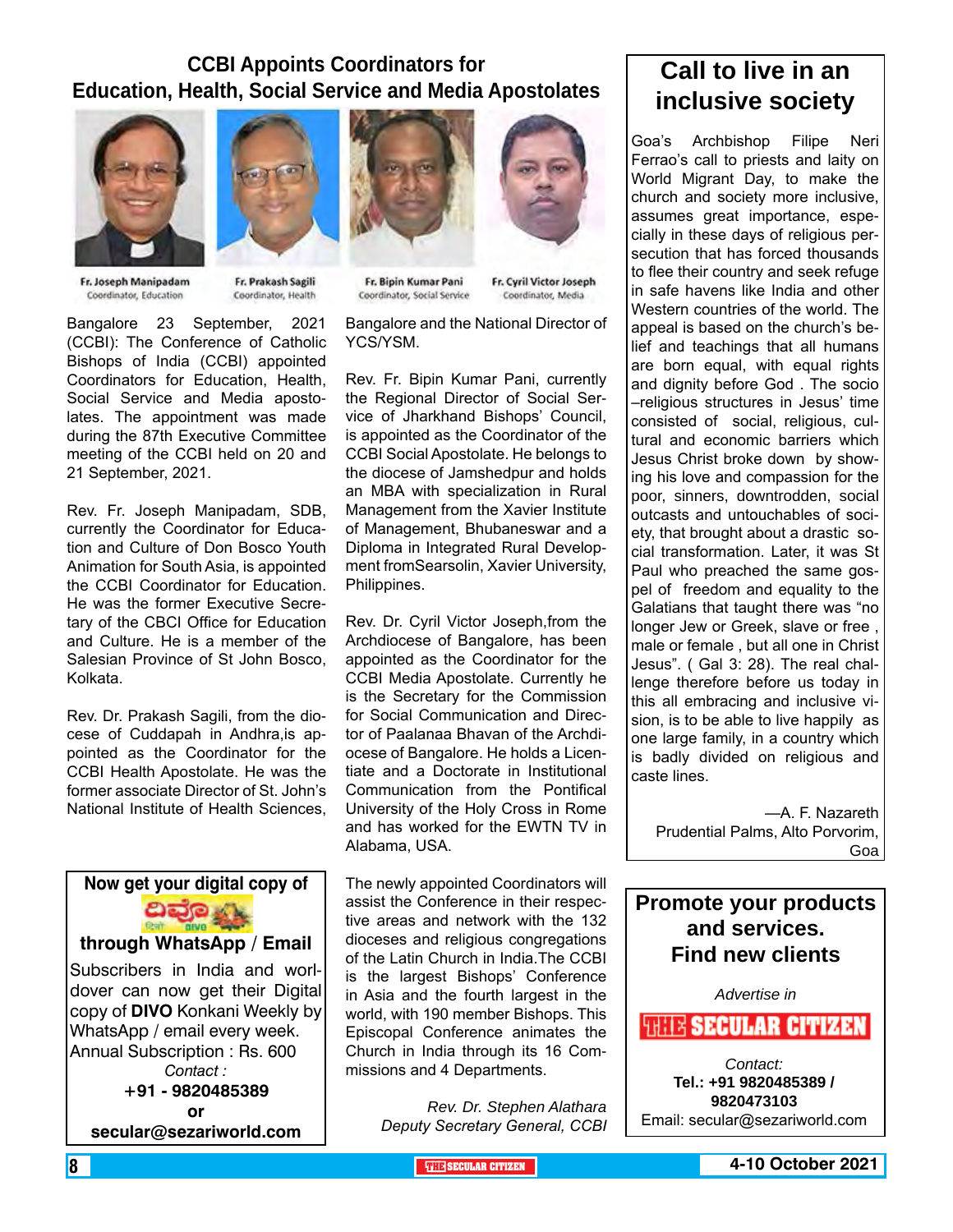### **Golden Wedding Of Menino And Carmen**

![](_page_8_Picture_1.jpeg)

Nothing could deter Carmen and Menino D'Silva from celebrating their Golden Jubilee neither the pandemic nor the various ailments that they have been suffering from like Alzheimer's, diabetes,heart problem etc

50 years ago, on 11th September 1971, Menino and Carmen began an adventure of love together. They knew not what lay ahead but God's blessings were on them. They hoped, they believed, their journey began. Today 50 years later, this blissful love lives on, undiminished, untarnished, ever growing, ever strong. Under God's tender and loving gaze, they have build a beautiful world of their own, a world they share with their daughters Shirley and Sharon, 3 grandchildren, relatives, neighbours, friends and parishioners. Together, they have achieved many goals, met innumerable deadlines and weathered storms in their quest to witness to the Divine love present in them. For them, marriage has been a lasting partnership .They honoured their vows with determination and made a success of their union, leaving nothing to chance for happy marriages play their part in building a peaceful and happy society Menino worked for a shipping company and did his duty to the best of his ability. He has travelled widely. He took a keen interest in educating his daughters. He is known for his generosity. Carmen on the other hand, began her career as a Shorthand and Typing teacher. Hundreds of students will vouch that she taught them lovingly, the fees charged were negligible and that they were able to secure good jobs on account of her.

Later on she joined Arya Vidya Mandir and served for 2 decades. Being a good cook,she ensured that her husband, children and all who visited her were well fed Cicero once said," A thankful heart is not only the greatest virtue but the parent of all virtues" and hence the need to thank God for 50 years of matrimonial bliss,Fr. Allwyn of St. Joseph's Church for having celebrated the Eu-

charist on such a joyous occasion,even if it meant permitting just 15 people. His well prepared meaningful homily was highly appreciated. In the Prayer of the Faithful, we did make it a point to pray for Cardinal Valerian Gracias, the victims of the Twin Towers,Caetano and Veena on their death anniversary on 11th September. Thanks is also due to the Manager and Staff of Alfredo's for the delicious lunch and hospitality If God is for you, no ailment can get the better of you. God has a purpose for our pain, a reason for our struggle and a reward for our faith fullness. We should trust Him and never give up. All glory, praise and honour to the Blessed Trinity..

May GOLD turn to DIAMOND *By Ezio Afonso*

# **Matrimonial Proposals**

### **Proposals are invited for**

**Mangalorean RC Bachelor, 31 years belonging to a highly educated and very affluent family with interests in healthcare, agriculture and many other sectors, Tall, Fair, Handsome, Holding Doctorate, managing the family business in Karnataka State. (REF:MM104)**

**40 years Mangalorean bachelor doctor (Ph.D) Ht. 6' Wt. 75 kg Fair., Hadsome. no bad habits. High affluent society well connected. Belongs to highly placed business family in Mumbai (REF:MM103)**

**27 years Mangalorean spinster C.A., Ht. 5'.5" Wt. 50 kg Fair., Beautiful. well cultured. Affluent society. Belongs to established business family in Maharashtra (REF:MM105)**

**28 year Mumbai based Goan Roman Catholic Bachelor, Ht. 5' 10", Wt. 72 kgs, Wheatish Complexion, Edn. B.Com., Profession : a Banker (REF:MM109)**

**Vasai based affluent business family R.C. East Indian Spinster, 33, years Ht. 5' 2", very beautiful and pretty. MS General Surgeon, Doctor by profession. (REF:106)**

**Mumbai based now in Dubai Mangalorean Roman Catholic Spinster, 33 years, Ht. 5' 7", Fair Complexion, Edn.** 

**BMS, profession: a Senior Merchandiser (REF:107)**

**Mumbai based Mangalorean Roman Catholic Spinster, 29 years, Ht. 5' 4", Wt. 72 kgs, Wheatish Complexion, Edn. B.Com., C.A., Holding a managerial post. (REF:108)** 

**Mangalorean RC Spinster, 34 years belonging to a highly educated middleclass family based in Mumbai Ht.5'.4" Wt. 78 Kg. Fair Qualified B.E., (EXTC) M.S. Consultant by profession (REF:FM109)**

**Mangalorean RC Spinster, 31 years Ht. 5".7" Wt. 69 Kgs, Fair. Mumbai based M.Sc., Clinical Research. Profession : Business Process Lead in MNC (REF:MM104)**

*Those interested in this proposal :*

- Registered members of Royal Christian Family can just email us mentioning the respective ref. no. and your registered no.
- $\bullet$  Non registered Grooms or Brides are requested to upload your profile at our website www.royalchristianfamily.com and contact us on our email: royalchristianfamily@gmail.com mentioning the respective ref. no. along with your registered ID.

**4-10 October 2021 The Contract of the Securar Citizen The Contract of the Contract of the Contract of the Contract of the Contract of the Contract of the Contract of the Contract of the Contract of the Contract of the**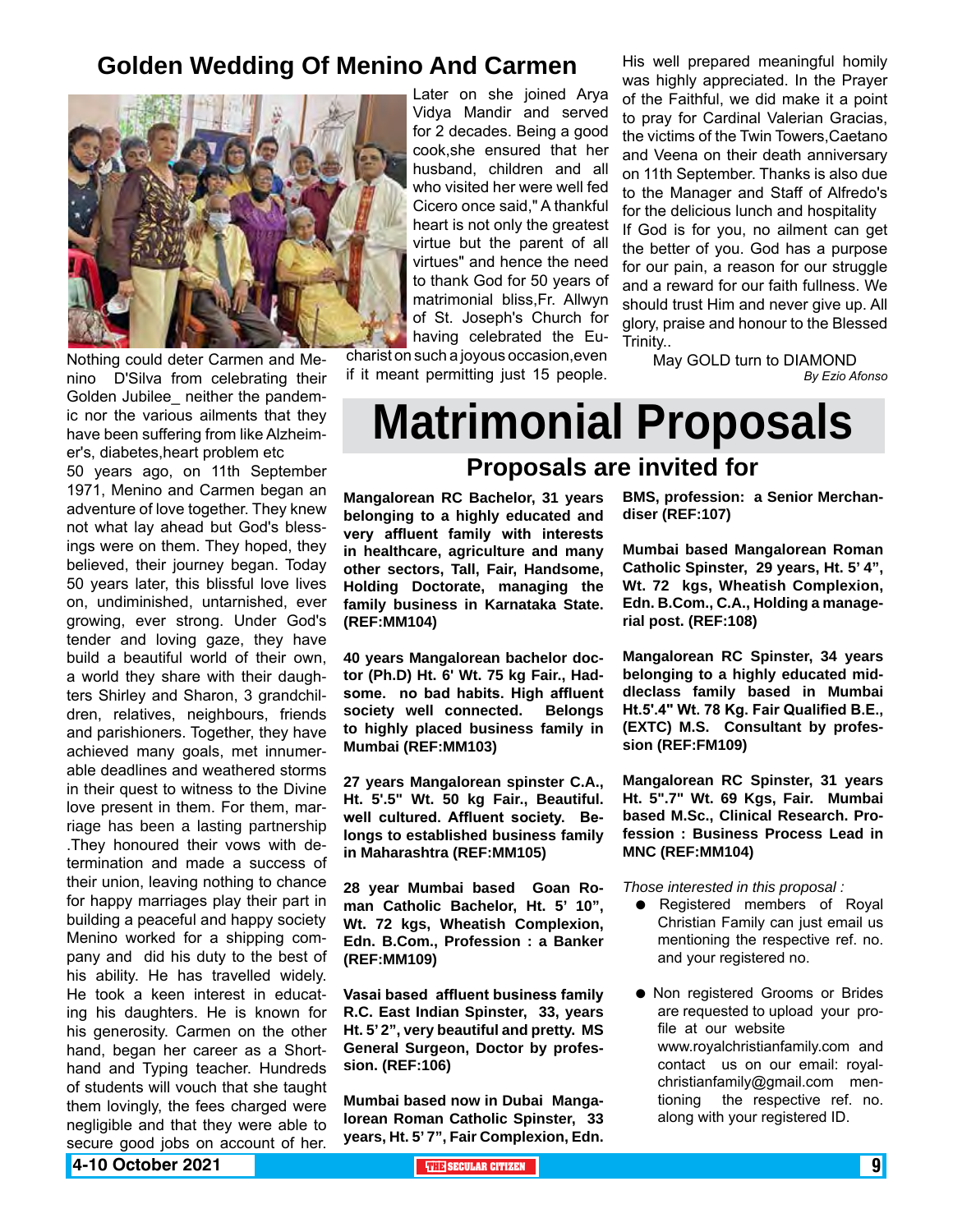## **Can We Cross Boundaries in Love to Find Ways to Reconciliation?**

### *by Don Aguiar.*

**Pala Bishop Joseph Kallarangatt**<br>had said that Christian women<br>are falling prey to 'love jihad'<br>and narcotic iihad' and that non-Mushad said that Christian women are falling prey to 'love jihad' and narcotic jihad' and that non-Muslims are subjected to narcotic jihad. Narcotic jihad he claimed, was spoiling the life of non –Muslims particular the young people, by making them addicted to drugs. His remarks were slammed for lacking evidence and for his blatant Islamophobia, with many stating that it would create a communal divide and threaten the secular fabric of the state.

**If you act in anger today, your intelligence will niggle at you tomorrow. But if your beliefs are scripture based, you can commit acts of extraordinary cruelty with utmost confidence. This is the crises of religion today. While human intelligence is more vibrant than ever before, those who choose to outsource their intelligence to 'Godendorsed' belief systems are the greatest threat to human wellbeing.**

This trauma from the remarks of the Pala Bishop might have been another opportunity to enhance hate and fear, had the Cardinal Mar Baselios Cleemis head of the Syro-Malankara Catholic Church, in an attempt to end the row sparked by the Pala Bishop 'narcotic jihad' remarks, got religious leaders in Kerala to come together for discussions to uphold the secular unity of the state and check divisive forces as Christianity is committed to a vibrant revolutionary love, to being warriors of peace that strive to break through hate. It was an opportunity for the participants to experience this unique type of engagement.

While they found themselves caught about crossing cultures and being a part of ending the row of Pala Bishop's remarks for a culture and religion he

did not know properly, they felt awkward in this unnecessary and uncalled for remark of the Pala Bishop of creating a communal divide and threatening the secular fabric of the state.

The Sree Narayana Dharma Paripalana Yogam, a socio-cultural body of Ezhavas criticised the Bishop saying cassock is not a licence to say anything and create a rift in society as the maximum conversions are carried out by Christian missionaries. Even if 'love jihad' takes place only a few women are converted but missionaries convert whole families and at times an area exploiting backwardness of people. The Bishop statement was inappropriate and uncalled for.

If we are really concerned about the future of our nation, our fundamental goal should be to ensure that religion is a purely personal pursuit. People everywhere should be free to believe and practice whatever they want, but it should not be a national agenda.

To nip this hate and fear over 'narcotic jihad' remarks in the bud, Cardinal Mar Baselios Cleemis quickly called for a meeting among the top Religious leaders to seek restraint, peace in Kerala, as he wants to make the Christian power of love a dominant story to help heal the communal divide and secular fabric.

A section of religious leaders participated in the meeting in a spirit-led moment of generosity — and then they started to second guess. What would they say? Why were they going? What did they have to add? Another section kept away from it. The majority section of the Catholic Syro-Malabar church did not participate. Pala diocese is part of this sect, similarly Jamat-e-Islami and Samastha did not attend.

**During the meeting, they realized that they were walking across a boundary of cultural difference.** 

**They realized that they were doing the thing that they talk about — reaching out to understand the other. In theory it is easy, but in practice there is dealing with the self-conscious fear of being insensitive, not knowing, feeling awkward. But they realized that if they really are going to move beyond their own experience and culture they need to be willing to deal with feeling awkward and uncomfortable.**

It was in this "encounter," which Pope Francis frequently talks about, that is the need for the commitment to revolutionary love. The meeting had come to a place of understanding of Pala Bishop's remarks on 'narcotic jihad'. The participants made clear that reconciliation was not forgetting. Rather it comes from a place of encounter where both participants acknowledge and lament the wrong done.

The religious leaders present walked this path to reconciliation because of their faith. They said that if they were at odds with another, they were at odds with themselves. Reconciliation required them to acknowledge the horror done, and to accept Cardinal's regret on behalf of the Pala Bishop and even perhaps repentance.

**As they went their ways, the religious leaders who came together agreed to uphold the secular unity of the state and the Christian community's revolutionary love. They were so struck by the fact that the Christians treat Jesus' call to love one another in such a pale way. What would happen if they took Jesus' command as seriously as the other community brothers and sisters take their call?**

After the meeting, Cardinal Mar Baselios Cleemis said the meeting was

<sup>(</sup>Contd.. on p. 11)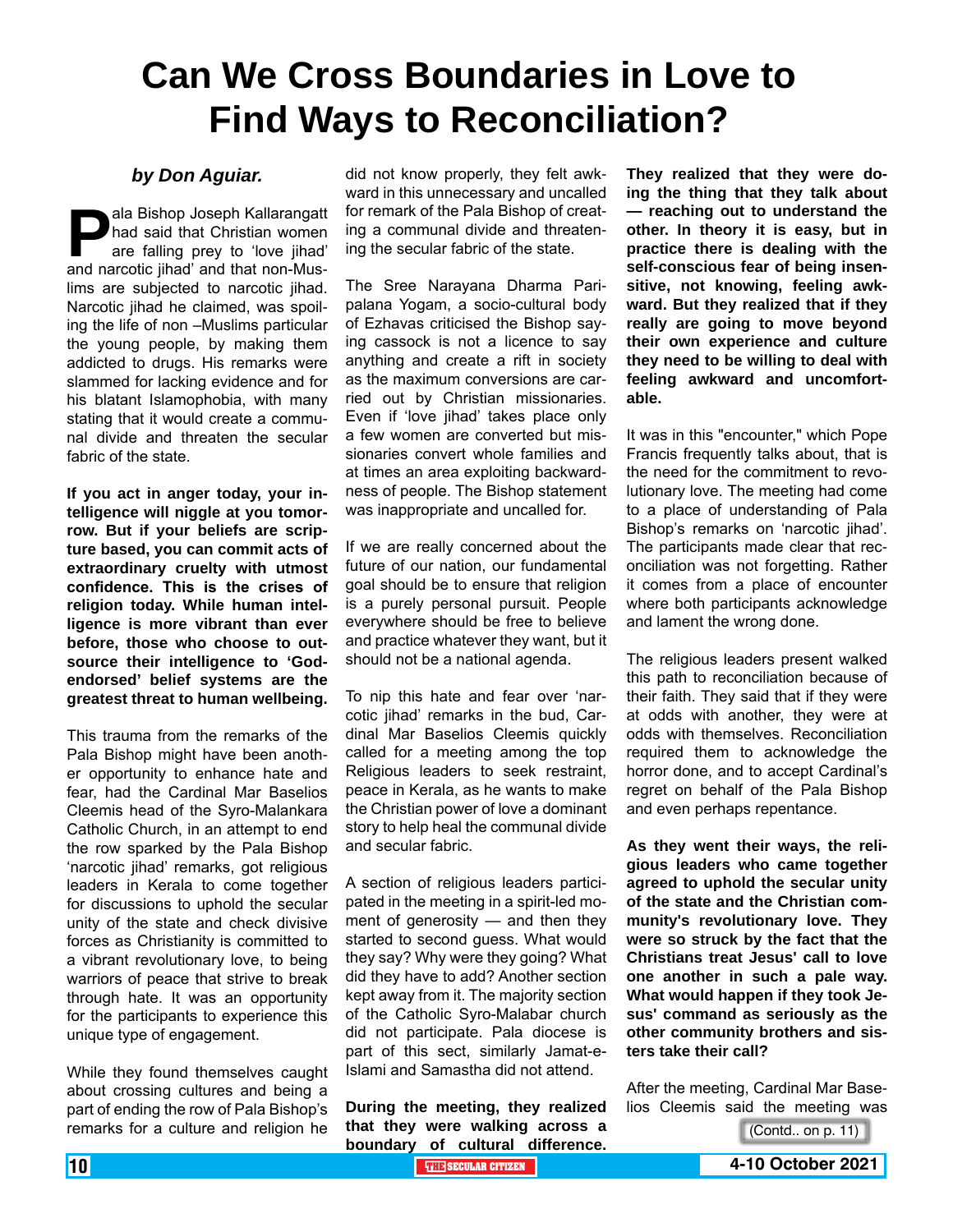## **In Support Of God's Creation Of The World**

#### *"All Scripture is inspired by God…" 2 Tim. 3:16*

The First among the great prophets,

#### (Contd.. from p. 10)

not called either to support or criticise anyone, rather remind and request that all religious leaders are duty-bound to maintain peace and harmony in the state. In the wake of Pala Bishop's 'narcotic jihad' jibe recently. We have to maintain utmost peace. Our words and deeds should not provoke anyone, he said, adding such meetings will continue in future, which will help iron out differences if any. To a question, the Cardinal said narcotic is narcotic and no prefix or suffix is needed on this.

**Reflecting on the experience, one would realize the gift that they received in return for being accommodative and understanding. They got a glimpse into a vibrant faith that has real consequences. In this time of hyper-partisanship and division, can we cross boundaries in love to find ways to reconciliation? Reconciliation does not mean forgetting. It means being willing to work together for a different future.**

**In this willingness Christianity has comes to inspire us to cross boundaries, invest in beauty, reject hate and work to heal divides. In this way we might be able to shift our nation to a better place where we can see beyond difference to the profound truth of our oneness. Perhaps the fruit of risking being uncomfortable is that we can take a step toward healing.**

Peace is no longer a luxury in this world. It is our only hope of survival. There is only one way forward for humanity. To move from Religion to Responsibility. This is no longer a utopian dream. It is an urgent necessity. Let us make it happen.

including both major and minor messengers in the Old Testament, was Moses, who by the Divine Will of God was appointed to write the first five books in the collection of forty-six books of the Old Covenant.

The five books are: Genesis, Exodus, Leviticus, Numbers and Deuteronomy. The sacred writings are the embryo of the Holy Bible. It is interesting to discover that for over fifteen

hundred years all Christians were Catholics. They accepted the forty- six books of the Old Testament and included after Christ's Ascension, the twenty-seven books in the New Testament.

The Greek word 'Biblia'

means 'the books'. The Bible was not written at one time, nor was it written by a single person. It bears attention to know that one thousand years went by between the book of Genesis and Revelation.

 For the truth of God's creation of the world, at this point, we should focus our attention on His chosen instrument to record God's Creation, the Prophet Moses. The books of the Old Covenant were compiled and written between the twelfth and the second century before Christ. The spiritual history in the Old Covenant divided the forty-six books into three categories: the Pentateuch, the Prophets and the written word.

Moses was a righteous man. The birth of Moses was not an accidental event, his coming was a revelation ordained by God from the foundation of the world. Moses was the First spiritual writer, the First law-giver who brought the Ten Commandments from God to the people of God. He was the First Savior of the Israelites, chosen by the Lord to bring the Light of Knowledge into the world.

The five books of Moses are known as

the Pentateuch also called the book of law or Torah. Genesis, the first book tells us of God's creation of everything in the universe and beyond.

The Holy Bible is the Word of God in the words of man.

Consider this: the significance of truth in a statement, when confirmed, makes a 'Thomas – doubter' of the person who did not believe. Like those

> who do not believe that God created the world. When God sent His Son Jesus to redeem man and show us the truth of salvation; Christ came across critics who felt he would destroy the Old Testament law.

![](_page_10_Picture_19.jpeg)

#### By Melvyn Brown

Jesus calmly confronted them and said, "Do not think I have come to destroy the law and the prophets. I have not come to destroy them, but to fulfill them." (Mat.5:17).

By saying this, Jesus did not refute the books of Moses, or the Book of Genesis which told of how God had created the world. Jesus, who is God in the Trinity had supported, without stating it, that Creation was a spiritual truth.

The Bible is the most widely read book, translated, published, printed, sold and studied around the world, not forgetting that it is quoted and distributed in almost every corner of the earth.

After the Reformation non-Catholic Christians, both Protestant and Evangelical, printed Bibles constituting sixty-six books, having removed: Tobit, Judith, Maccabees 1 and 2, Wisdom, Sirach and Baruch.

Teach your children that God alone created the world and everything in it, and that the Holy Bible is the Word of God, the Creator, and that the Word of the Creator is God. Learn, teach and be a witness to Jesus.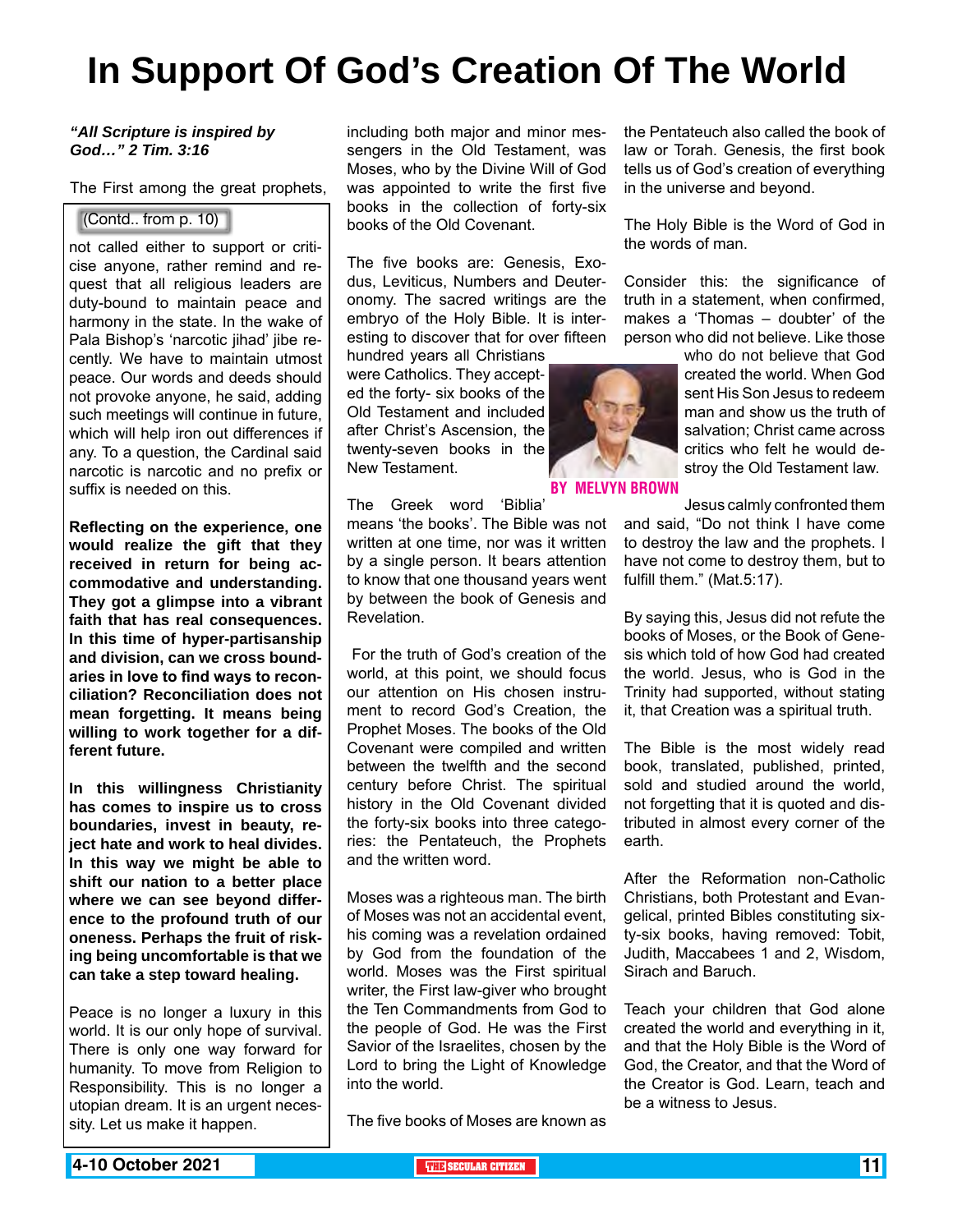#### **Smart Teacher**

*Four high school boys come late to class*

- Teacher : Why are you late?
- Student1: We all thought to do car pooling today and came in the same car. Unfortunately one of the tyres burst. That's why we were late.

(All students nod head)

- Teacher: Okay, come write a test that you had missed. (Teacher makes the sit apart and hands them a sheet of paper)
- Question: *Which of the four tyres got flat?*

#### \*\*\*\*\*

*Innocently sarcastic A teacher tries to make the primary school kids realise about the greatness of teachers.* 

- Teacher: Do you know how a teacher knows so well about each of the students?
- Pintu: Yes ma'am. You know when we have to use the rest room.

#### \*\*\*\*\*

Two blondes fell down a hole. One said, "It's dark in here isn't it?" The other replied, "I don't know; I can't see."

\*\*\*\*\*

#### **Two beggars in London**

Ali and Habib are beggars. They beg in different areas of London ...

Habib begs just as long as Ali does, but only collects £2 to £3 every day.

Ali brings home a suitcase FULL of £10 notes, drives a Mercedes, lives in a mortgage-free house and has a lot of money to spend.

Habib asks Ali 'I work just as long and hard as you do but how is it that you bring home a suitcase full of £10 notes every day?'

Ali says, 'Look at your sign, what does it say'?

Habib's sign reads 'I have no work, a wife and 6 kids to support'.

![](_page_11_Picture_21.jpeg)

Ali says No wonder you only get £2- £3

Habib says 'So what does your sign say'?

Ali shows Habib his sign. It reads:

'I only need another £10 to move back to Pakistan'.

\*\*\*\*\*

A man meets a beggar One day a man is coming back from work and he sees a beggar. The beggar appears to have only one arm.

The man gives him a £10 note. The beggar thanks him.

The next day he sees the beggar again.

The beggar looks at him and smiles. The man gives him £5.

The beggar thanks him.

The third day he comes back from work but he does not see the beggar. He felt peckish and decides to go to a posh restaurant. He sees the beggar eating an expensive meal with two hands.

"I thought you had only one arm? And I thought you were poor?" He asks

"Of course not, I am fit and wealthy, and I have a job. But today I am getting a day off" replied the beggar \*\*\*\*\*

The health service in this country is iles away from home.

\*\*\*\*\*

Two factory workers are talking. The woman says, "I can make the boss give me the day off." The man replies, "And how would you do that?" The woman says, "Just wait and see." She then hangs upside down from the ceiling. The boss comes in and says, "What are you doing?" The woman replies, "I'm a light bulb." The boss then says, "You've been working so

much that you've gone crazy. I think you need to take the day off." The man starts to follow her and the boss says, "Where are you going?" The man says, "I'm going home, too. I can't work in the dark." \*\*\*\*\*

A thief stuck a pistol in a man's ribs and said, "Give me your money." The gentleman, shocked by the sudden attack, said, "You cannot do this, I'm a congressman!" The thief replied, "In that case, give me MY money!" \*\*\*\*\*

Reaching the end of a job interview, the Human Resources Officer asks a young engineer fresh out of the Massachusetts Institute of Technology, "And what starting salary are you looking for?" The engineer replies, "In the region of \$125,000 a year, depending on the benefits package." The interviewer inquires, "Well, what would you say to a package of five weeks vacation, 14 paid holidays, full medical and dental, company matching retirement fund to 50% of salary, and a company car leased every two years, say, a red Corvette?" The engineer sits up straight and says, "Wow! Are you kidding?" The interviewer replies, "Yeah, but you started it." \*\*\*\*\*

Does anyone remember the Swatch, a watch made in Switzerland? Thank god Croatia didn't come up with the idea first. Just imagine if someone were to ask you what time is it? "Oh pardon me while I look at my crotch." \*\*\*\*\*

What does an air conditioner have in common with a computer? They both lose efficiency as soon as you open windows.

\*\*\*\*\*

Q: Why shouldn't Facebook have paid \$1 billion dollars for Instagram? A: They could've downloaded it for free!

\*\*\*\*\*

Q: What did the computer do at lunchtime? A: Had a byte!

\*\*\*\*\*

My grandfather once told me my generation relied too much on technology, I screamed to him that his dos and unplugged his life support \*\*\*\*\*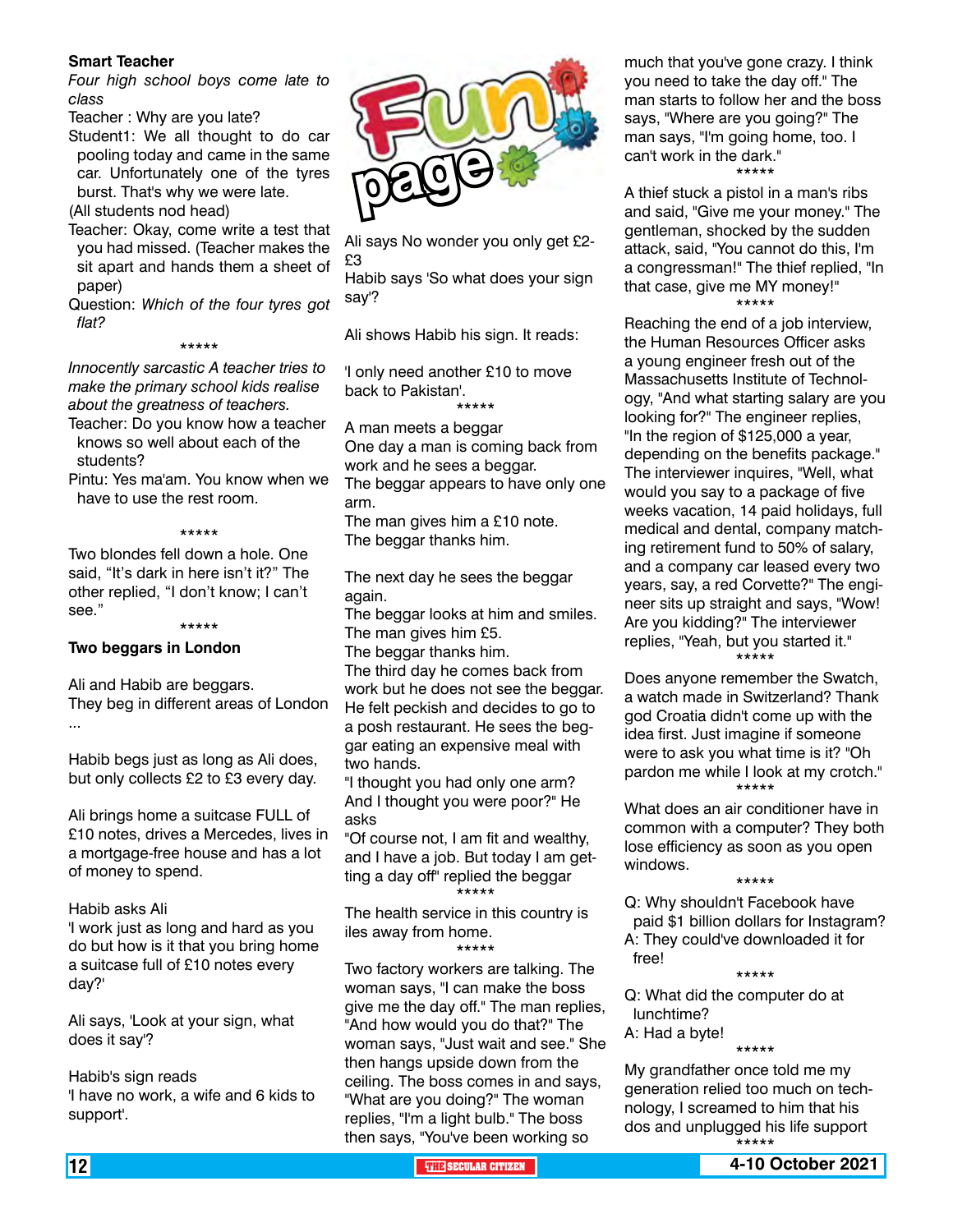**Dr Sr Jessy Maria BS, Bethany Sister, Jharkhand, Laureate of the 2021 PRIZE FOR WOMEN'S CREATIVITY IN RURAL LIFE** 

![](_page_12_Picture_1.jpeg)

Dr. Sr. Jessy Maria BS, belonging to the Congregation of the Sisters of the Little Flower of Bethany, Mangalore, is among the 10 laureates selected for 2021 Prize for Women's Creativity in Rural Lifeby Women's World Summit Foundation (WWSF) of Geneva, Switzerland.

During the past 15 years Dr Sr Jessy Maria has made a significant contribution for protection of environment through afforestation, with 'HO' tribe at Maluka at West Singhbum district of Jharkhand, for the cause of literacy of the slum children at Faridabad, Haryana advocating watershed management in Badibahal, Sambalpur district, antihuman trafficking at Damruhat at Jharkhand, in resonance with the charism of the Founder of Bethany, Servant of God, RFC Mascarenhas, empowering marginalised women and promoting the local resources.

Sr. Jessy Maria hails from Shirva, in the Diocese of Mangalore, Karnataka, a trained Medical Psychiatric Social Worker. She has obtained MSW in School of Social Work from Roshni Nilaya, Mangalore, M Phil in Psychology from Christ University, Bangalore and doctorate in Social Work from Mangalore University in the year 2017. She is presently the Asst. Provincial Superior and Coordinator Socio-Medical Apostolate of Eastern Province with its headquarters in Ranchi, Jharkhand.

*Sr Rose Celine BS, Superior General, Bethany Generalate, Mangalore*

![](_page_12_Picture_6.jpeg)

Cake flour and whipped cream make this cake extremely light and tender. Fill it with your favourite frosting or serve it with fresh fruit.

#### **Ingredients:**

- 2 cups cake flour
- 3 tsp baking powder
- 1 tsp salt
- 2 cups heavy cream
- 2 cups white sugar
- 3 eggs
- 1 tsp vanilla extract

#### **Method:**

- 1. Preheat the oven to 375 degrees F (190 degrees C). Grease and flour two 8 inches pans. Sift together the cake flour, baking powder and salt. Set aside.
- 2. Using an electric mixer, whip the cream with the sugar until stiff peaks form. Beat in the eggs, then stir in the vanilla. Fold in the flour mixture, mixing just until incorporated.
- 3. Pour the batter into prepared pans. Bake in the preheated oven for 25 minutes, or until a toothpick inserted into the centre of the cake comes out clean. Allow to cool.

![](_page_12_Picture_20.jpeg)

4. Cover it with cream. Refrigerate.

![](_page_12_Picture_22.jpeg)

**4-10 October 2021 THE SECULAR CITIZEN** 13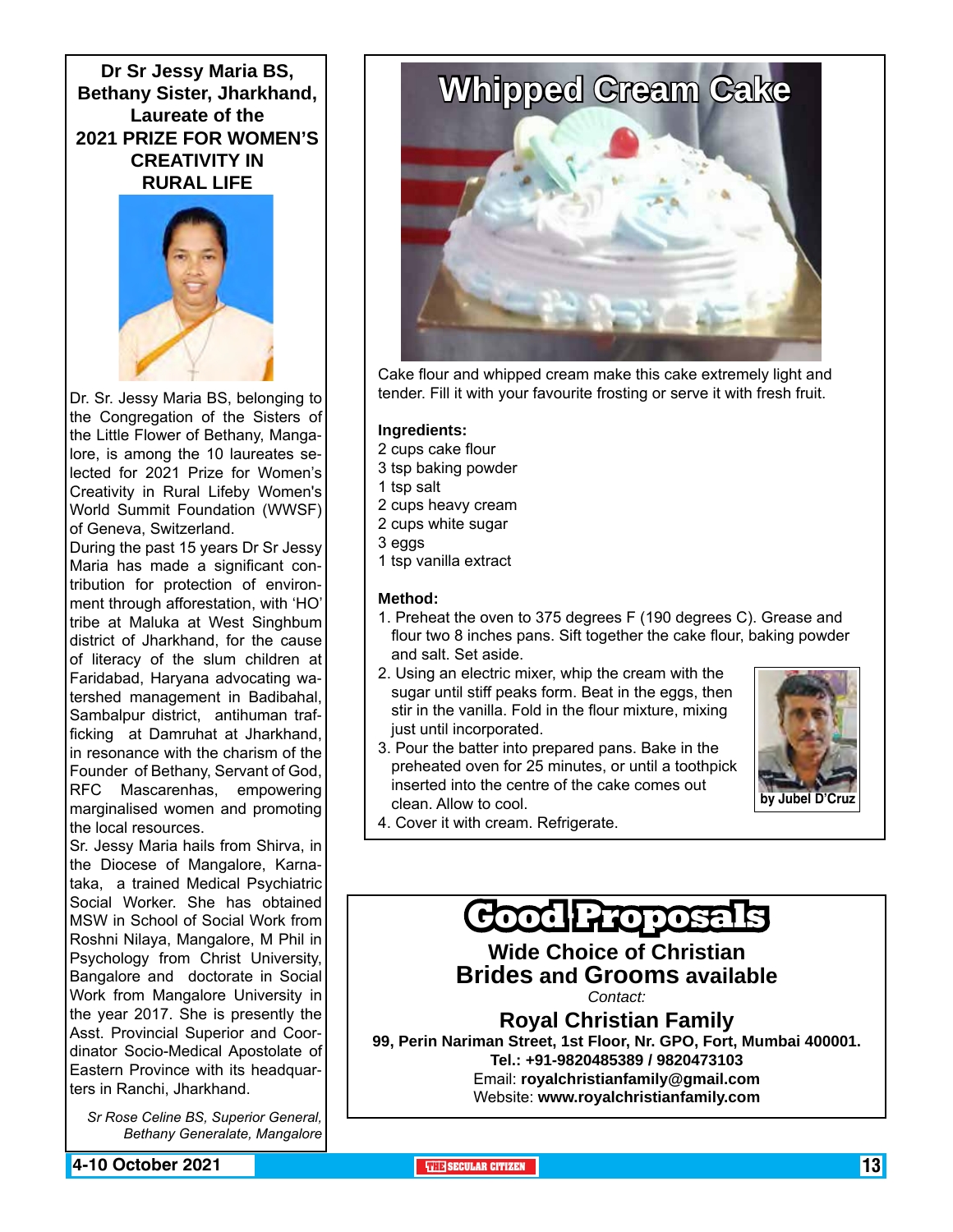# **JESUS, THE SADGURU!**

**The girl was from Andheri (De-**<br>tails changed). I was her fam-<br>ily friend. She got married to<br>a Panjabi man. It was a mixed martails changed). I was her family friend. She got married to riage performed outside the Church. I attended her wedding banquet. After 6-7 years I met her again. I asked her, "How are you?" "All fine", came the answer. "How about your religious life? Anything Christian remain with you?" And she said, "Not much. I am one with the family. Except when I come to my mother's place, I do attend Father Agnel's novena at Irla. My old habit!" We both laughed.

 I began to reflect. Fr. Agnel's novena, is all that left behind? She was given so much religious formation from her childhood. Four Sacraments were given with proper training. Was that all wiped out completely? How could it happen? If the impressions (San-

skars) were deep down touching the heart, would not have been brushed aside so easily! Is there something wrong with our religious formation? Is our faith level too shallow? Is Jesus at the centre of our life?

#### **Who Do People Say I Am?**

 Then Jesus and His disciples went on to the villages around Caesarea Philippi. On the way, He questioned His disciples: "Who do people say I am?" They replied, "Some say John the Baptist; others say Elijah; and still others, one of the prophets." (Mark 8.27-35) If Jesus had to ask me, "What do your people think of me?" I would say, "Many of them recognise you as the Velankanni Matha; still many call you as the Perpetual Succour of Mahim and still others know you as Saint Anthony as a discoverer of lost things and persons, and yes, still some more as Dongar mauli of Dudhani and Father Agnel of Irla!"

 Jesus was disappointed with those answers; Elija, John the Baptist etc.

The answer of Peter was: "You are Christ!" Mathew tells us that Jesus was so pleased that he made Peter the foundation stone of his Church and gave him the keys of the kingdom! So Jesus is expecting us to recognise him as Christ; the centre of each one's life. In fact the Christianity is Christ-centred. Jesus is at the centre of our life. Jesus answered, "I am the way and the truth and the life. No one comes to the Father except through Me." ( Jn 14.6). He is the way by which we are to walk; he alone shows us the truth; he is the one whose life flows in us. He has well said, "I am the vine, you

are the branches." He goes on to say, "Truly, truly, I tell you, whoever believes in Me will also do the work that I am doing. He will do even greater things than these, because I am going to the Father. And I will do whatever you ask in My name, so that the Father

may be glorified in the Son (Jn 14.12- 14). All the seven sacraments are meant to unite us to Jesus closer and closer from birth to death. We experience the process in the Eucharist. He calls close to him at the altar lovingly, he forgives our trespasses, he speaks to us tenderly in the Word of God and then he comes to us as our food and becomes one with our body, mind and soul! He is disappointed when some distractions come in his relationship. in the Old Testament Yahweh said, "You will have no other gods before me!" Jesus tells us "Anyone who loves his father or mother more than Me is not worthy of Me; anyone who loves his son or daughter more than Me is not worthy of Me (Mt 10.37). Not even saints and Mary can take the central place in our life. They are distractions.

 The other day a lady said to me on the phone, "Father, I read your book 'Hi konn aali?" But I am suffering from acute arthritis. I am fed up with the medicine. Therefore I make novena to all the Ladies and saints. What shall I do?" I told her, "I can understand your situation; but think of it, you are distracted by so many novena and you are wasting so much time and energy on them. Instead concentrate on Jesus alone, recite his name ceaselessly, on your breath, thus make him the centre of your life. I am sure he will not let you down. He will heal you, at least he will give you the strength to bear with it" This is what Jesus is expecting of us when he asks us "What do you think I am for you?" If all our religious formation were to aim at presenting Jesus as the Christ, the son of the living God; as the way, the truth and the life, Jesus would live in us! St. Paul says, "It Is No longer I Who Live, But Christ Who Lives in Me, (Gal 2:20)

#### **Jesus The Sadguru.**

 Jesus is not just my guru but my Sadguru. I have entrusted my life to him. He leads me in crossing the Bhavsagagar, the ocean of this world successfully and reaching the Pailtir (the other shore), the perfect happiness of my life. He has taken me by my hand and makes me walk along the path of his paschal mystery, death and resurrection. Does he come in the way of mixed marriage?

 I was expecting the Andheri girl to say, "Jesus is my close friend. I have a picture of him in my purse. I told my husband and his family you may stop me from going to church. That does not stop me from loving my Jesus. It is a matter of heart not rituals. In fact he is the one who prompts me to love you all and serve you with a smile. I remember St. Paul's words: Can anything ever separate us from Christ's love? Does it mean he no longer loves us if we have trouble or calamity, or are persecuted, or hungry, or destitute, or in danger, or threatened with death? (As the Scriptures say, "For your sake we are killed every day; we are being slaughtered like sheep.") No, despite

![](_page_13_Picture_16.jpeg)

![](_page_13_Picture_17.jpeg)

![](_page_13_Picture_18.jpeg)

*Vasai*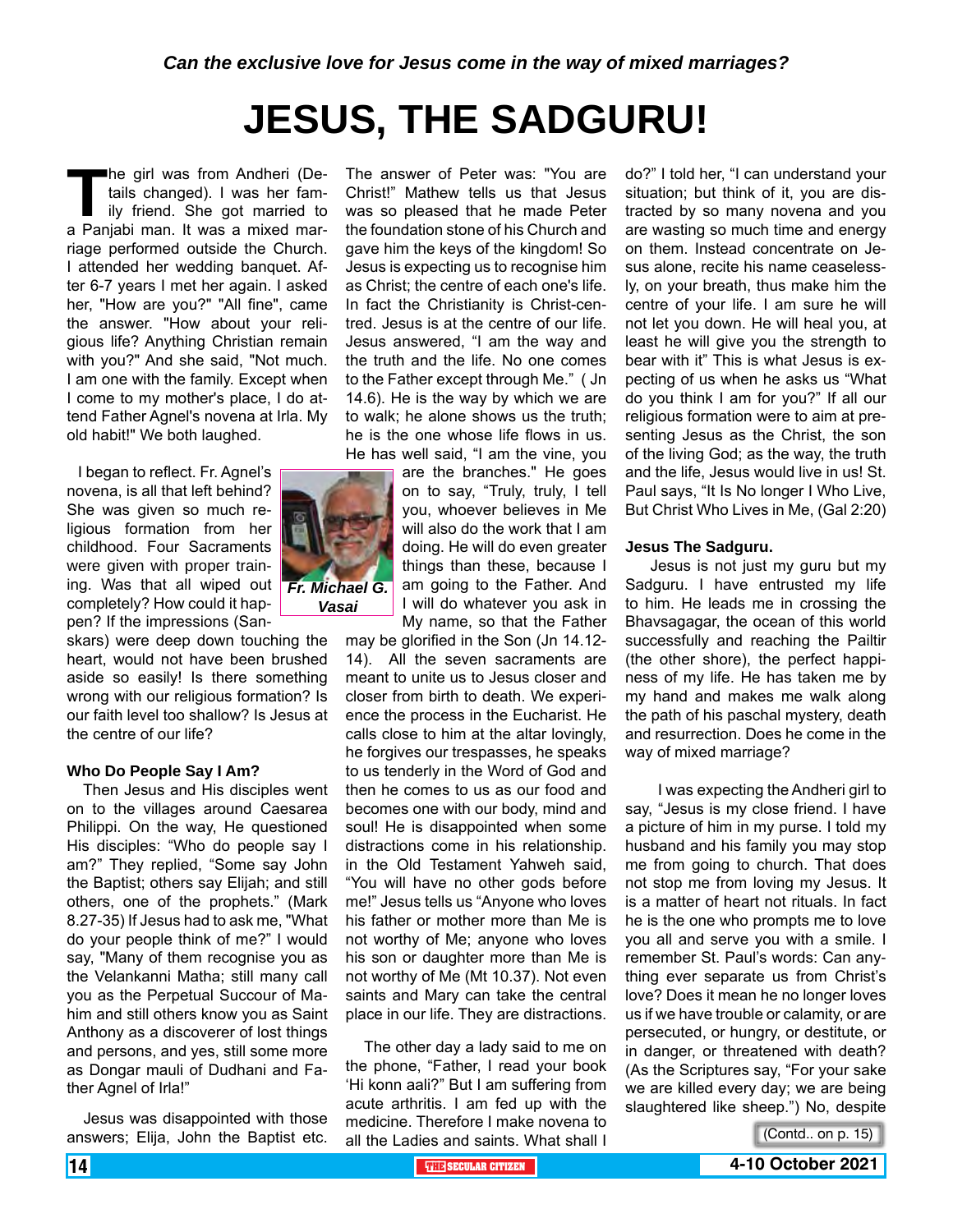#### (Contd.. from p. 14)

all these things, overwhelming victory is ours through Christ, who loved us. And I am convinced that nothing can ever separate us from God's love. Neither death nor life, neither angels nor demons, nor our fears for today nor our worries about tomorrow—not even the powers of hell can separate us from God's love. No power in the sky above or in the earth below—indeed, nothing in all creation will ever be able to separate us from the love of God that is revealed in Christ Jesus our Lord. (Rom 8.35-39)

 That is the spiritual formation we need to have, not just 'religious' rituals'.

----- *\*Fr. Michael G., \*Ex-Director Catechetics, NBCLC & Marathi Khristi Sahitya Parishad. Guide, Jeevan Jyoti Sangh, Vasai*

# **Translation Service available**

**Announcements, Notices, Prayers, Books, Ads., Etc. from English to Konkani** *( Kannanda, Romi Scripts)*

*and*

#### **Konkani to English** *Contact:* **9820485389**

## Subscriptions for **THIT'S SECULAR CITIZEN**<br>Renewal as well as New, can be

sent through Bank Fund Transfer to any one of the following banks:

Bank: HDFC Bank Branch : CST - Mumbai VT Account Name: The Secular Citizen Current Account No. 03552000006744 ISFC code: HDFC0000355 or Bank: Citizen Credit Co-op Bank Ltd., Branch : Colaba, Mumbai Account Name: The Secular Citizen CurentAccountNo. 2090031000000489 ISFC code: CCBL0209003

Please inform us through email: secular@sezariworld.com or through phone: 9820485389 after transferring the same.

**4-10 October 2021 The Secular Citizen 15 and Secular Citizen 15 and Secular Citizen 15 and Secular Citizen 15 and Secular Citizen 15 and Secular Citizen 15 and Secular Citizen 15 and Secular Citizen 15 and Secular Citiz** 

## **RCF Matrimonials**

**7244. MUMBAI :** Goan Roman Catholic Spinster, (Born in August 1992), Ht. 5' 4", Wt. 54 kgs, Wheatish Complexion, Edn. M.Com., Chatatered Accountant, working in one of the Top Five reputed companies in Mumbai. Contact email :

fionadesouza18@gmail.com

**7243. NEW ZEALAND :** East Indian Roman Catholic Spinster, (Born in December 1996), Ht. 5' 8", Wt. 60 kgs, Fair Complexion, Edn. B.Sc., Nursing, Profession : Staff Nurse. Ready to settle in New Zealand. Contact email : sales@nomaplastechind.in **7234. MANGALORE :** Mangalorean Roman Catholic Spinster, (Born in November 1993), Ht. 5' 4", Wt. 60 kgs, Fair Complexion, Edn. MBBS, MD (ongoing), Doctor by profession. Contact email : samaddy2013@gmail.com

**7230. MUMBAI :** Silm, Smart, Beautiful Roman Catholic Spinster, (Born in August 1995), Ht. 5' 7", Wt. 50 kgs, Fair Complexion, Edn. B.Com., working in Pharmaceutical Company. Contact email : alex1947@rediffmail.com

**7214. MUMBAI :** Goan Roman Catholic Spinster, (Born in October 1986), Ht. 5' 4", Wt. 52 kgs, Fair Complexion, Edn. CA CFA Ms Finance M.Com., working as a Senior Manager. Contact email :

frfernandes020@gmail.com

**7210. AURANGABAD :** Mangalorean Roman Catholic Spinster, (Born in January 1994), Ht. 5' 5", Wt. 50 kgs, Fair Complexion, good looking, beautiful, Coming from business family, Edn. Chartered Accountant, C.A. by Profession. Contact email : putturaurangabad@gmail.com

**7199. BANGALORE :** Mangalorean Roman Catholic Spinster, (Born in January 1990), Ht. 5' 2", Wt. 53 kgs, Fair Complexion, Edn. Master's in Mass Communications (NTU, Singapore) working as a Senior Manager of Corporate Commu-

nications in **SINGAPORE**. Contact email : mafern.2121@gmail.com

**7182. MUMBAI :** Mangalorean Roman Catholic Spinster, (Born in October 1992), Ht. 5' 4", Wt. 72 kgs, Wheatish Complexion, Edn. B.Com., C.A., working as Asst. Manager in TATA Company. Contact : email : matrimonialp27@gmail.com

**7160. MUMBAI :** Mangalorean Roman Catholic Spinster, (Born in September 1988), Ht. 5' 7", Fair Complexion, Edn. BMS, working as a Senior Merchandiser in a Global Retail Company in Dubai. Contact email : prislobo10@gmail.com

**7128. MUMBAI :** Affluent business family R.C. East Indian Spinster, (Born in 12-04-1988), Ht. 5' 2", very beautiful and pretty. Edn. MS General Surgeon, Doctor by profession. Contact email : drvd2019@gmail.com

**7126. U.S.A. :** Mangalorean Roman Catholic Spinster, (Born in January 1992) from Mumbai, Ht. 5' 7", Wt. 60 kgs, Fair Complexion, Edn. B.E. (Computers) from Mumbai, M.S. (Information Systems) from US. Possesses H1B visa and is working as a Technical Analyst with an MNC in USA. Contact email : wilfyjoy1315@gmail.com or call +91 98603 02527 / + 91 9970172527 **7066. MUMBAI :** Mangalorean Roman Catholic Spinster, (Born in June 1987), Ht. 5' 4", Wt. 78 kgs, Fair Complexion, Edn. B.E., (EXTC) M.S. (International Business Management), working as a Consulting Manager. Contact email :

l2018anselm@yahoo.com

**7065. MUMBAI :** Mangalorean Roman Catholic Spinster, (Born in December 1989), Ht. 5' 7", Wt.69 kgs, Fair Complexion, Edn. M.Sc., & Dip. in Clinical Research, working as Business Process Lead in TCS. Contact email : mendonca\_ luke@yahoo.co.in

# **For all your Printing needs under one roof**

**Books, Folders, Magazines, Office stationary, Leaflets, Handouts, Reports, Cards, Presentations, Religious readings, Designing, Ad designs, Packaging boxes,** 

**Cartoons, Exhibition displays, Product Marketing promotional innovations.** *Contact:* **The Secular Citizen Tel.: 9820485389**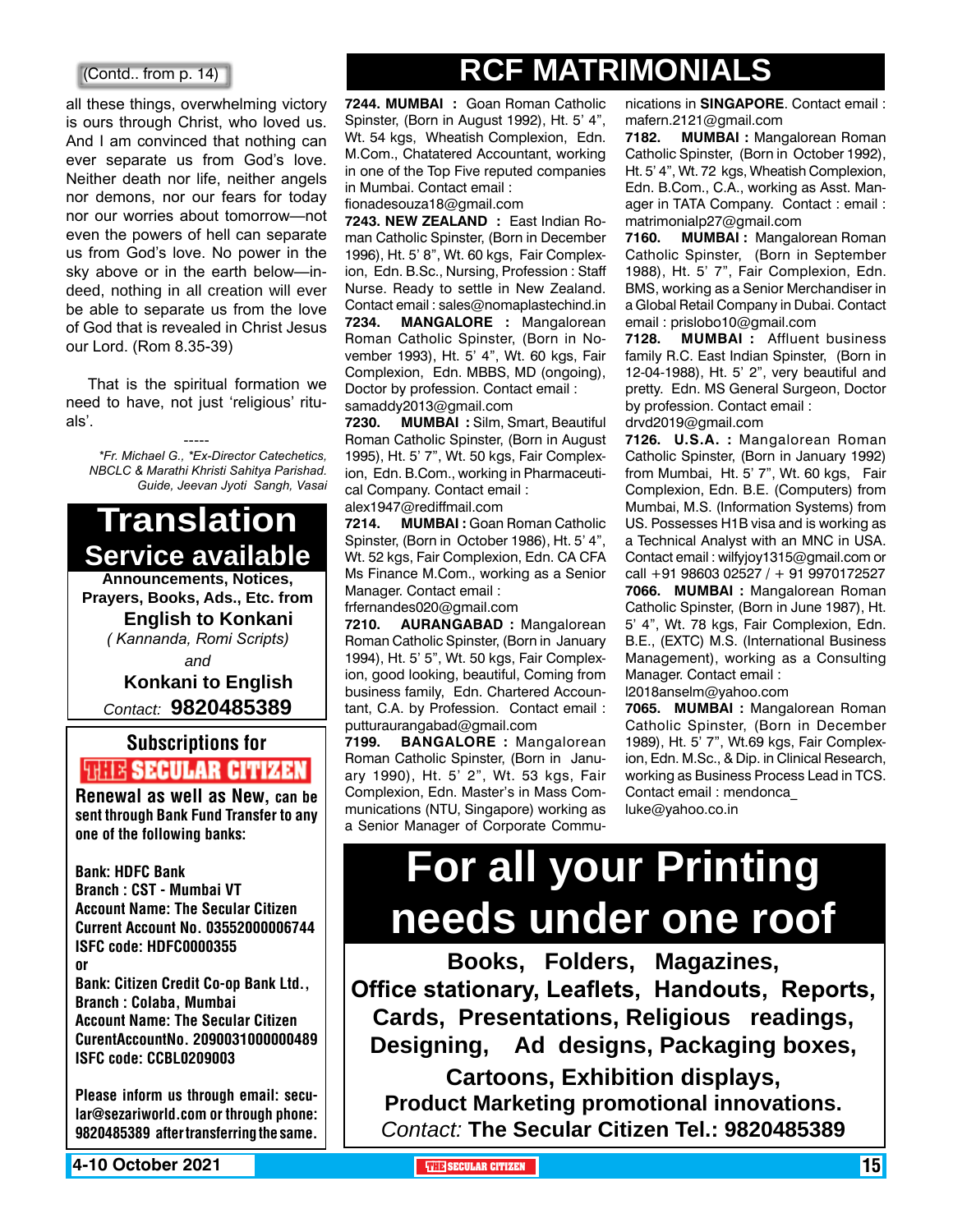# **Royal Christian Family MATRIMONIALS - GROOMS**

**7151. MUMBAI :** Goan Roman Catholic Bachelor, (Born in May 1990) Ht. 5' 8", Wt. 65 kgs, Wheatish Complexion, Edn. Masters in Marketing, Working as a Asst. Marketing Executive. Contact email : emanuelfindz90@gmail.com **7226. CANADA :** Canadian Citizen Mangalorean Roman Catholic Bachelor, (Born in August 1990), Ht. 5' 4", Wt. 59 kgs, Fair Complexion, Edn. M.Sc., in Environmental Science and in Energy Management postgraduate degrees from the University of Toronto. Working for a reputed company as Energy Management Analyst in Totonto. Contact email :

francisper@gmail.com

**7101. MUMBAI :** Mangalorean Roman Catholic Bachelor, (Born in April 1988), Ht. 5' 5", Wt. 68 kgs, Wheatish Complexion, Edn. Masters in Logestics doing part time MBA. Working as an Asst. Manager. Contact email : gracian.moras@gmail.com

**7150. POONA :** East Indian RC Divorcee, (Born in November 1960) Ht. 5' 10", Wt. 69 kgs, Wheatish Complexion, Edn. Graduate Engineer from CWIT University of Pune, working as an Engineer. Contact email :

joeskf@gmail.com

**7099. USA :** Mangalorean Roman Catholic Bachelor, (Born in March 1988), Ht. 5' 8", Wt. 82 kgs, Wheatish Complexion, Edn. M.Sc.,working as a Computer Engineer in USA. Contact

email : willatauro@gmail.com

**7185. MUMBAI :** Goan Roman Catholic Bachelor, (Born in October 1984) Ht. 5' 10", Wt. 72 kgs, Wheatish Complexion,Edn. B.Com., working for Bank. Contact email :

shaun.neo00.outlook.com

**7102. MUMBAI :** Mangalorean Roman Catholic Bachelor, (Born in August 1988), Ht. 6' 1", Wt. 95 kgs, Wheatish Complexion, Edn. Masters, working for MNC. Contact email :

#### **Important Notice**

Telephone no. of candidate will be printed only with the consent of members. For Tel. Nos. Please contact: +91- 9820473103 / 9820485389 or Email : royalchristianfamily@gmail.com

am.pereira@rediffmail.com

**7083. MUMBAI :** East Indian Roman Catholic Bachelor, (Born in November 1985), Ht. 6', Wt. 68 kgs, Wheatish Complexion, Edn. M.Com., PGDLM, PGDSM, working as PPM & Data Engineer in Shipping Company. Contact email :

ryan.intermilan@yahoo.co.in

**7242. MUMBAI :** East Indian Roman Catholic Bachelor, (Born in December 1992), Ht. 5' 8", Wt. 60 kgs, Fair Complexion, Edn. MCA / MCS, working as a Software Developer. Contact email :

mayapereira\_2000@yahoo.com

**7077. MUMBAI :** Mangalorean Roman Catholic Bachelor, (Born in March 1987), Ht. 5' 10", Wt. 80 kgs, Wheatish Complexion, Edn. B.Com., working as a Manager. Contact email : leroy2266@gmail.com OR Mob: 9503282306

**7100. MUMBAI :** Mangalorean Roman Catholic Bachelor, (Born in March 1987), Ht. 5' 7", Wt. 52 kgs, Fair Complexion, Edn. H.S.C., working as a Event Coordinator. Contact email : celeseinepereira@gmail.com

**7079. MUMBAI :** Mangalorean Roman Catholic Bachelor, (Born in December 1962), Ht. 5' 5", Wt. 67 kgs, Fair Complexion, Edn. B.Com., Inter MBA, working as a Manager. Contact email : archielewis.al@gmail.com

**7225. MUMBAI :** Goan Roman Catholic Bachelor, (Born in July 1994), Ht. 5' 7", Wt. 70 kgs, Fair Complexion, Edn. INFT, Profession : Database Developer. Contact email :

#### allan.jones.137@gmail.com

**7088. MYSORE :** Mangalorean Roman Catholic Bachelor, (Born in March 1983), Ht. 5' 9", Wt. 70 kgs, Fair Complexion, Edn. MBA. Marketing. well employed. Contact email :

#### To Place Your Matrimonial Advertisement Call: +91 - 9820485389 or 9820473103

Check your email at least once a week. Members are requested to inform us when they are settled, so that publication of their details can be discontinued.

vishwasturners@yahoo.com

**7241. POONA :** Goan Roman Catholic Bachelor, (Born in June 1988), Ht. 5' 7", Wt. 65 kgs, Wheatish Complexion, Edn. B.Com., Post Graduation Banking and Finance, working for Bank. Contact email :

matri0688@yahoo.com

**7068. MUMBAI :** Mangalorean Roman Catholic Bachelor, (Born in June 1983), Ht. 5' 5", Wt. 58 kgs, Wheatish Complexion, Edn. HSC, working as a Customer Service. Contact email : cynthiadalmeida83@gmail.com

**7233. MUMBAI :** East Indian Roman Catholic Bachelor, (Born in March 1983), Ht. 6' 1", Wt. 83 kgs, Fair Complexion, Edn. HSC, IHM, IT., working as a Instrument Tech., working offshore (Rigs). Contact email : bragandcruz@rediffmail.com

**7068. MUMBAI :** Mangalorean Roman Catholic Bachelor, (Born in June 1983), Ht. 5' 5", Wt. 58 kgs, Wheatish Complexion, Edn. HSC, working as a Customer Service. Contact email : cynthiadalmeida83@gmail.com

**7212. MUMBAI :** East Indian Roman Catholic Bachelor, (Born in February 1991), Ht. 5' 8", Wt. 70 kgs, Wheatish Complexion, Edn. Bachelor of Arts, B.H.M.S., Luzern, Switzerland, working as a Restaurant Supervior. Contact email : noellyn\_p@hotmail.com

**7084. MUMBAI :** Mangalorean Roman Catholic Bachelor, (Born in May 1956), Ht. 5' 7", Wt. 70 kgs, Wheatish Complexion, Edn. 9th std., working as a Machine Operator. Contact email : fern.gilbert54@gmail.com

**7136. HYDERABAD :** Anglo Indian RC Bachelor, (Born in July 1988) Ht. 5' 8", Wt. 80 kgs, Wheatish Complexion, Edn. Post Graduate, having own business. Contact email : phillipctocher@gmail.com

**If not settled within a year, renew your membership atleast two months in advance to continue the service uninterrupted.**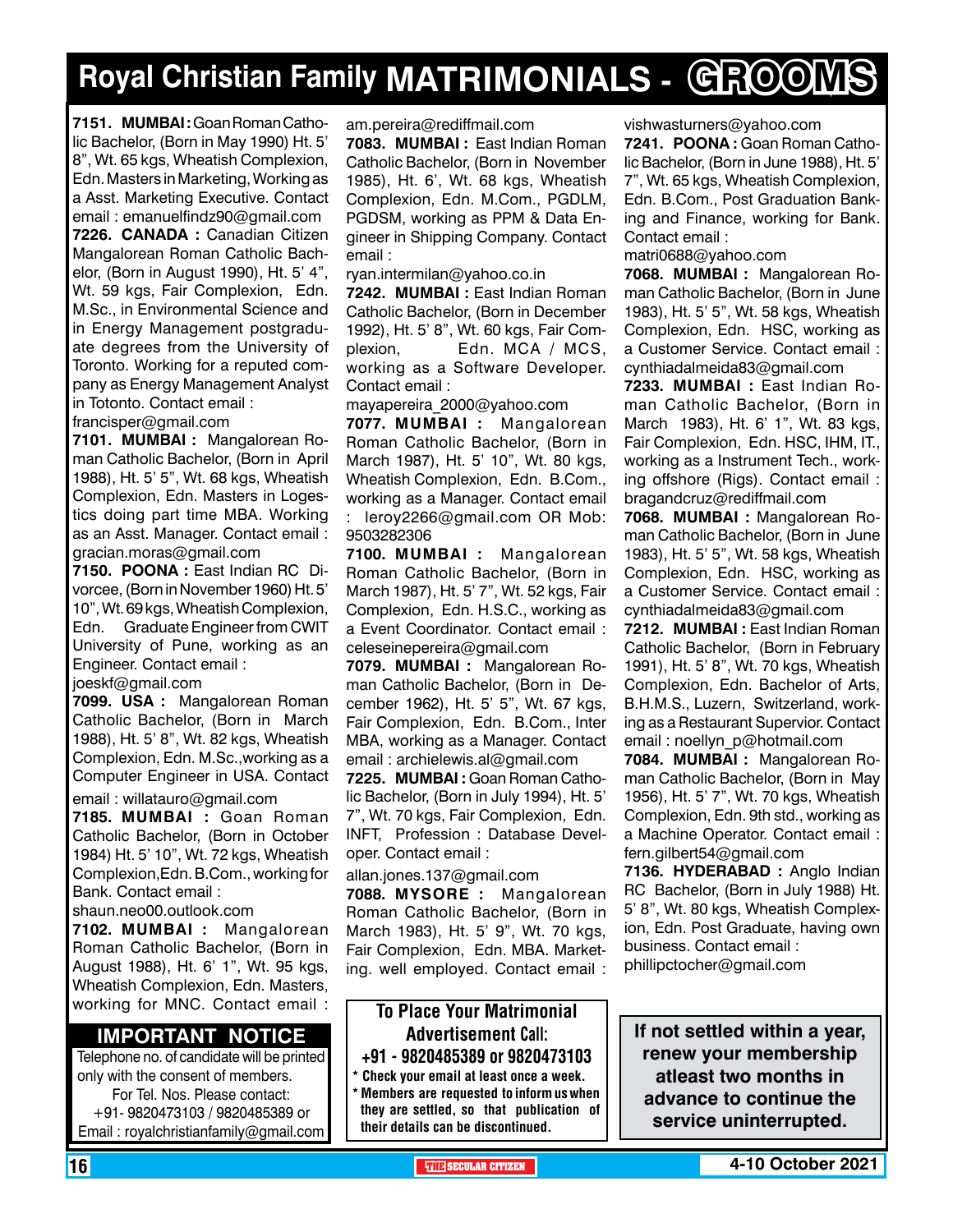# **Royal Christian Family MATRIMONIALS - BRIDES**

**7255. canada :** Mangalorean Roman Catholic Spinster, (Born in April 1988), Ht. 5' 8", Wt.70 kgs, Wheatish Complexion, Edn. CA., work in Finance with a Bank. Contact email : jovita.ad@gmail.com

**7176. MUMBAI :** Mangalorean Roman Catholic Spinster, (Born in February 1996), Ht. 5' 3", Wt. 48 kgs, Fair Complexion, Edn. M.A. B.Ed., Teacher by profession. Contact email : ektaseq@gmail.com

**7256. West Bengal :** Roman Catholic Spinster, (Born in August 1992), Ht. 5' 2", Wt.45 kgs, Very Fair Complexion, Edn. M.A., B.Ed., Teaching in High School. Contact email: vict.raphael@gmail.com **6504. Kuwait :** Mangalorean Roman Catholic Spinster (Born in June 1980), Ht. 5' 5", Wt. 58 kgs, Fair Complexion, Edn. B.Com., Computer, Finance, Banking Marketing Course & Airlines Course completed, employed as a Travel Co-ordinator in Kuwait. Contact Email : lucy777p@gmail. com Tel: 00965-60402765 / 9867308911 **7235. MUMBAI :** Goan Roman Catholic Spinster, (Born in September 1991), Ht. 5' 3", Wt. 100 kgs, Wheatish Complexion, Edn. M.Sc., Asst. Professor by profession.

Contact email : jane 21fds@gmail.com **6741. MANGALORE :** Mangalorean RC spinster, 26 years, 5' 3", Doctor, Qualification : MD. Very fair and beautiful. Belongings to an affluent business family. Email : sona68500@gmail.com

**6642 MUMBAI :** Goan Roman Catholic Divorcee, (Born in September 1979), Ht. 5' 3", Wt. 65 kgs, Fair Complexion, Edn. B.Com., working as a Customer Service professional. Contact eamil :

sav\_mon@yahoo.com Tel.No. 8291001606 **6528. DUBAI :** Mangalorean RC Spinster, (Born in April 1985) Ht. 5' 7", Beautiful and Fair Complexion, Edn. Masters in Health, Care (MHA), Employed as a Manager in MNC Dubai, is looking for a suitable alliance between the ages of 32 to 36 with a height 5' 10" and above. Kindly respond directly to the party by email : aara8185@ gmail.com with your photograph.

**6033 ABU-DHABI :** Goan Roman Catholic Spinster, (Born in May 1979 ), Ht. 5' 2", Wt. 58 kgs, Wheatish Complexion, Edn. M.A. Eng., Literature, working as a Copy Editor. Contact email : barretto.lorraine@ gmail.com OR 9730454857

**7179. MUMBAI :** Mangalorean Roman

**Royal Christian Family Helps In Choosing The Right Life-Partner Serving Since 41 Years** Catholic Spinster, (Born in May 1994), Ht. 5' 2", Wt. 45 kgs, Fair Complexion, Edn. Bachelor of Pharmacy, working in an MNC as a Project Lead. Contact email : lin.r80@yahoo.com

**7245. BANGALORE :** Gujarati Roman Catholic Spinster, (Born in April 1985), Only Child, Ht. 5', Wt. 43 kgs, Wheatish Complexion, Edn.  $10 + 2$ , Architect in German Company. Well settled. Seeks a match willing to settle in Bangalore. Contact email : pmcandy1957@gmail.com

**7178. MUMBAI :** Mangalorean Roman Catholic Spinster, (Born in November 1988), Ht. 5' 6", Wt. 65 kgs, good looking, Fair Complexion, Edn. Bachelor's in Mass Media, working as a Content Writer. Contact email :jcdc0906@gmail.com

**7192. MUMBAI :** Goan Roman Catholic Spinster, (Born in December 1988), Ht. 5' 5", Wt. 63 kgs, Wheatish Complexion, Edn. B.A., Diploma in Interior Design (MDID), working as a Sales Professional in the Private Sector. Contact email :

especiosa.dias@legrand.co.in

**7173 BANGALORE :** Mangalorean Roman Catholic Spinster, (Born in December 1989), Ht. 5' 5", Wt. 65 kgs, Fair Complexion, Edn. Bachelor of Engineering in EEE, working as a Sr. Engineer. Contact email : clara.kalare@gmail.com

**7177. PUNE :** Goan RC Spinster, (Born in September 1991), Ht. 5' 4", Wt. 60 kgs. Fair Complexion, Edn. Masters in Computer Applications. working for a Software MNC in Pune as a Tech Lead. Contact email : melitta88@gmail.com

**7170 MUMBAI :** Mangalorean Roman Catholic Spinster, (Born in August 1996), Ht. 5' 7", Wt. 80 kgs, Fair Complexion, Edn. Graduate, working for Bank. Contact email : jenniferdmello25@gmail.com

**7171 MUMBAI :** Roman Catholic Spinster, (Born in April1994), Ht. 5' 3", Wt. 50 kgs, Fair Complexion, Edn. M.Com., working as an Analyst. Contact email : patriciaswamy94@gmail.com

**7201. MUMBAI :** Mangalorean Roman Catholic Spinster, (Born in November 1992), Ht. 5' 8", Wt. 55 kgs, Fair Complexion, Edn. B.E. in Electronics & Com. working as a Business Analyst. Contact email : ggd\_oman@yahoo.com

**7167 MUMBAI :** Goan RC Spinster, (Born in October 1987), Ht. 5' 4", Fair Com-

#### **Important Notice**

Telephone no. of candidate will be printed only with the consent of members. For Tel. Nos. Please contact:

+91- 9820473103 / 9820485389 or Email : royalchristianfamily@gmail.com plexion, Edn. BMS. M.Com., and MBA, working as a Business Analyst. Contact email :

soulmateforlife2019@gmail.com

**7186. MUMBAI :** Mangalorean Roman Catholic Spinster, (Born in July 1991), Ht. 5', Wt. 40 kgs, Fair Complexion, Edn. B.Sc., working for an MNC. Contact email : dyna911@gmail.com

**7169 MUMBAI :** Roman Catholic Spinster, (Born in September 1992), Ht. 5' 1", Wt. 50 kgs, Wheatish Complexion, Edn. MBA in Event Management. Contact email : rosypetters74@gmail.com

**7198. MUMBAI :** Mangalorean Roman Catholic Spinster, (Born in January 1994), Ht. 5' 4", Wt. 52 kgs, Fair Complexion, smart and good looking, Edn. MBA, PGDM, working as a Financial Analyst, Amazon. Contact email : nicmacjac@gmail.com

**7163 MUMBAI :** Tamilian Roman Catholic Spinster, (Born in December 1991), Ht. 5'3", Wt. 41 kgs, Wheatish Complexion, Edn. B.Com.,PGDM in HR working as a Receptionist. Contact email : dafrin1991@gmail.com

**7181. MUMBAI :** Mangalorean Roman Catholic Divorcee, issueless (Born in April 1974), Ht. 5' 5", Wt. 60 kgs, Wheatish Complexion, Edn. M.Com., working as a H.R. Contact email :

roopaferns@yahoo.co.in

**7148 MUMBAI :** Smart, goodlooking, RC Spinster, (Born in November 1993), Ht. 5'2", Wt. 40 kgs, Fair Complexion, Edn. H.S.C., having own business. Contact email :

teresa.joseph.1993@gmail.com

**7161 MUMBAI :** RC Spinster, (Born in July 1986), Ht. 5'6", Wt. 62 kgs, Wheatish Complexion, Edn. B.Sc. Science, Masters in Mass Media, working as a Asst. Accounts Director. Contact email : padmarrao@gmail.com

**Registered members can publish their ad in all the 50 issues in a year for Rs. 8000 only.**

If you wish to publish your matrimonial classified advertisement in all the 50 issues in a year, you can do so for an amount of Rs. 8000 only.

### To Place Your Matrimonial Advertisement Call:

- +91 9820485389 or 9820473103
- \* Check your email at least once a week. \* Members are requested to inform us when they are settled, so that publication of their details can be discontinued.

**4-10 October 2021 THE SECULAR CITIZEN** 17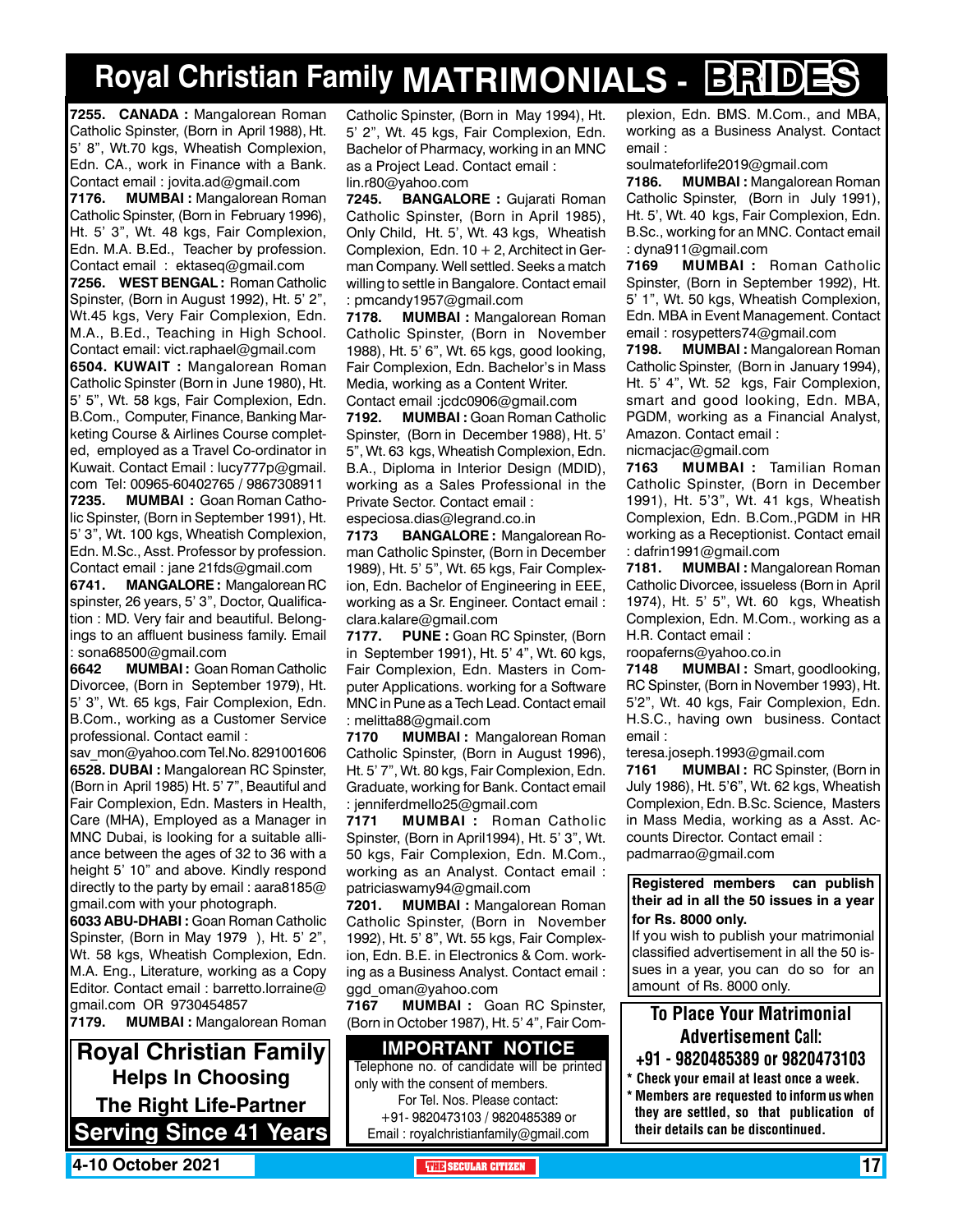## **Christian Chamber of Commerce and Industry conducts its 23rd AGM**

Mumbai, The Christian Chamber of Commerce and Industry conducted its 23rd AGM on 25th September2021. The proceedings of the same were broadcast through Zoom for the benefit of its members.

The Present Chairman Mr. John D'Silva spoke eloquently about the historical journey of the CCCI and its present growth and stature was possible due to the noble ideals set up by the Founder Directors and taken forward by the past Chairmen.

The Board of Directors unanimously elected John Mathew as the new Chairman of the CCCI. Albert D'Souza, Pius Vas and Agnelo Rajesh Athaide were elected as the Vice Chairmen of the CCCI.

John Mathew is an illustrious, multifaceted personality and an educationist. He is the Vice President of the St Mary Malankara High School. TheTrustee of the Malankara Catholic Church, Mumbai; The Pastoral Council Member of the Mumbai Archdiocese; Past President of the Lion's Club of Marol; the Treasurer/Vice Chair-

man of ODAKKUZHAL a Malayalee Organization. John Mathew is also one of the Promoters of the Christian Chamber of Commerce and Industry. He is a Marine Refrigeration Engineer. He holds a Government Commercial Diploma with Advanced Accountancy and an M.Com degree from the Annamalai University.

Other members of the board for 2021- 24 are: Founder - Vincent Mathias, Past Chairman - Anthony Sequeira, Past Chairman - Henry Lobo, Directors - Lawrence Coelho, Jonson Therattil, Ralph Pereira, Gregory D'Souza, Co-opted Director - Lawrence D'Souza.

![](_page_17_Picture_7.jpeg)

*Out going Chairman John D'Silva welcoming with a flower bouquet to the newly elected CCCI Chairman John Mathew.*

![](_page_17_Picture_9.jpeg)

### **Inviting Proposals for MBBS Doctor - BRIDES**

FI150087 Age 35 FI150403 Age 32 FI160524 Age 33 FI220610 Age 33 FI150672 Age 39 FI161042 Age 32 FI151410 Age 29 FI172055 Age 33 FI221599 Age 34 FI171755 Age 30 FI151765 Age 29 FI161797 Age 35 FI161821 Age 30 FI151894 Age 30 FI171925 Age 30 FI151954 Age 27 FI151980 Age 28 FI152024 Age 29 FI162033 Age 32 FI152087 Age 29 FI222137 Age 40 FI152140 Age 40 FI142282 Age 29 FI152487 Age 32 FI172517 Age 30 FI152642 Age 38 FI162729 Age 28

Their further profile, photos and contacts are available. contact : **Royal Christian Family, Tel: +91- 9820485389 / 9820473103**

## **Inviting Proposals for NEW ZEALAND Settled Indian Catholic Bride**

**FN213087: New Zeland : Dec. 1996 born Catholic Nurse, Ht. 5'.7", Wt. 60 kg., Fair Edn.: B.Sc., Nursing, Profession: Staff Nurse .**

Those willing to settle in New Zeland after marriage can contact : **Royal Christian Family, Tel.: +91 - 9820485389 / 9820473103**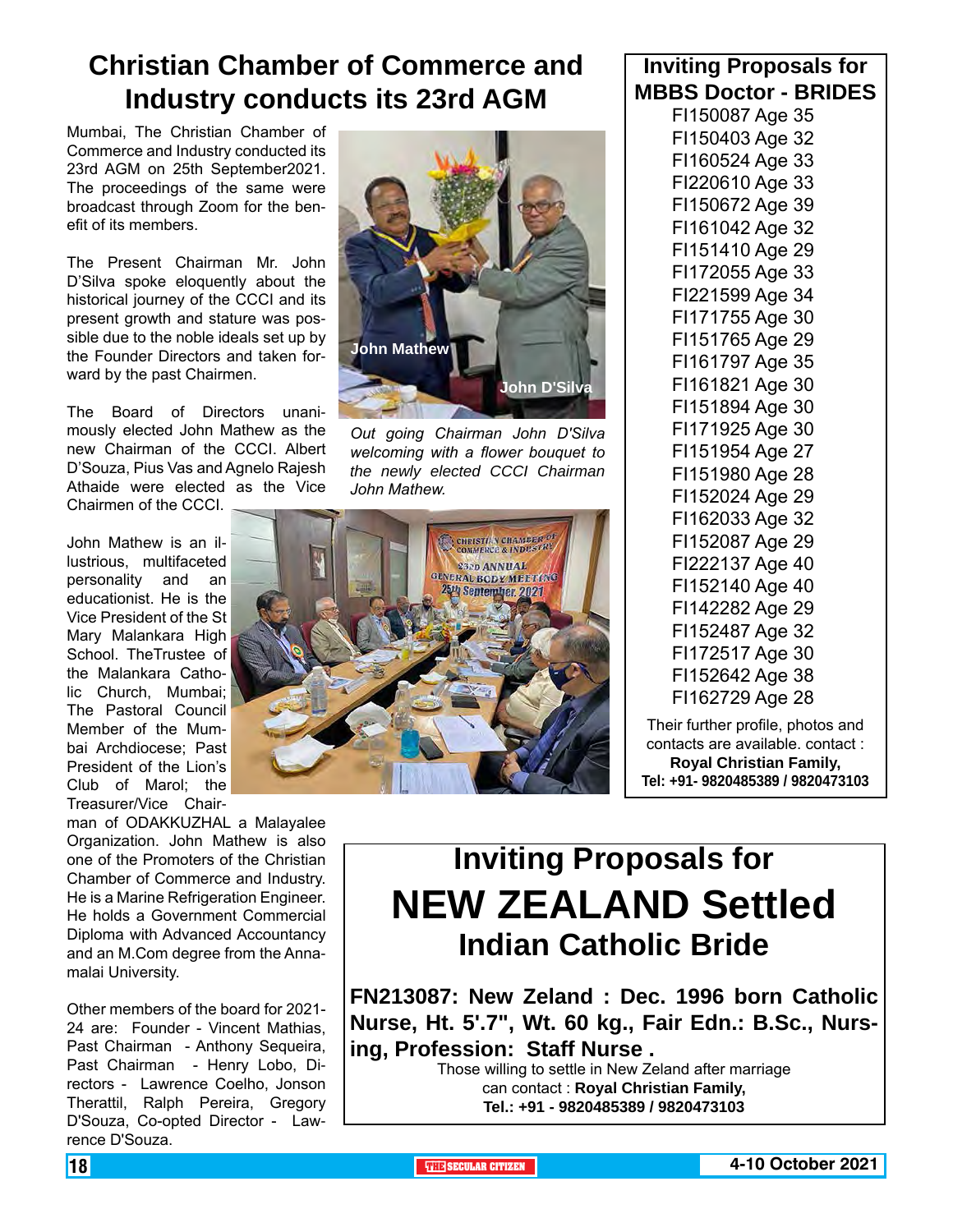## **Smiles & Health need Effective Dental Care**

**The significance of oral health**<br>
for lasting good health is generally overlooked and under<br>
appreciated. Proper teeth and gum for lasting good health is generally overlooked and under care does not require excessive time or expense as commonly feared. Practising simple oral hygiene habits is a good investment, not just for our teeth but also for our overall health. The teeth in our oral cavity have a significant role to play at all times of life. It assists us to chew and enjoy our food. It aids in digestion and provides clarity to our speech. It also enhances our facial appearance. So take care of your teeth, and your teeth will help you take care of yourself!

Oral health is much more than just healthy teeth. It includes other anatomical structures such as gums, bone, ligaments, muscles, glands and nerves. Each of these structures have a pivotal role to maintain our oral and systemic health. A healthy smile is without doubt a beautiful smile! I quote St. Mother Teresa of calcutta

who once said, "Let us always greet each other with a smile, for a smile is the beginning of love". A warm smile can create wonders and accomplish miracles. A smile has the ability to transform our visual appearance, create a positive mind set, boost our confidence, as well as influence

our social lives, careers and relationships. Despite a smile being the most powerful and profound expression, we often fail to flash those pearly whites, and I wonder why!??

As a dentist, I look forward to enhancing comprehensive oral health care and encourage everyone to practice simple routine habits that will improve and maintain your oral and general health. I hope this will give you the confidence to share the most inexpensive yet greatest gift, "YOUR SMILE" for good health, good life.

Here are some simple, yet effective

**4-10 October 2021 THE SECULAR CITIZEN** 19

![](_page_18_Picture_8.jpeg)

**WHY IS DENTISTRY IMPORTANT?** Because even though he's missing an eyebrow, the first thing you notice is his **smile!** 

tips that can be used to promote good oral health:

- \* Brush your teeth twice a day. When you brush, don't rush. Take about two minutes at least.
- \* Use a soft bristle brush and the right brushing technique as advised by your dentist.

\* Do not use toothpicks or other objects that could injure your gums, instead use floss or interdental cleaning aids.

Our tongue harbours a large number of bacteria, don't forget to clean it.

\* Limit sugary food and starches. Eat fiber-rich fruits, vegetables and a balanced diet.

- \* Drink plenty of water instead of sugary drinks or aerated drinks. Avoid smoking, chewing tobacco or alcohol consumption.
- \* If you have diabetes, work towards maintenance of your health. This will decrease risk for other complications, including gum disease.
- \* Consider visiting a dentist at least once a year. Early detection of oral problems and treatment is best.
- \* Do not neglect your child's oral health, since primary teeth or baby teeth are just as important as their permanent teeth.
- \* Primary teeth are placeholders for

the future permanent teeth. Hence it's best to introduce good dental care during infancy itself.

Good habits formed at an early age can make all the difference. Almost everything we do on a daily basis is habitual. This means that a big part of our lives is almost entirely on autopilot! Let us all gear up to inculcate better oral habits and be mind-

 $\bullet$ 

ful that dentistry is not expensive but neglect is!!

*Author : Dr Ashwini Colaco, specialist in conservative dentistry and endodontics - aesthetic dentistry and Root canal specialist - from the prestigious Manipal College of Dental Sciences, Manipal University, with BDS & MDS degrees. Presently, an academician at AJ Institute of Dental Sciences Mangalore. A passionate clinician whose main focus is to provide comprehensive affordable dental care in a relaxed, comfortable environment at the multi speciality ' Colaco Dental Clinic', at Bendoorwell - Essel Wilcon building, above Radha Medicals. She is well known for dedicatedly giving patients her first priority, striving to provide exclusive professional dental care in the city.* 

#### **Now get your digital copy of**

### **WIE SECULAR CITIZEN**

**through WhatsApp / Email**

Subscribers in India and worldover can now get their Digital copy of The Secular Citizen by WhatsApp / email every week. Annual Subscription : Rs. 600 *Contact :*

> **+91 - 9820485389 or**

**secular@sezariworld.com**

![](_page_18_Picture_31.jpeg)